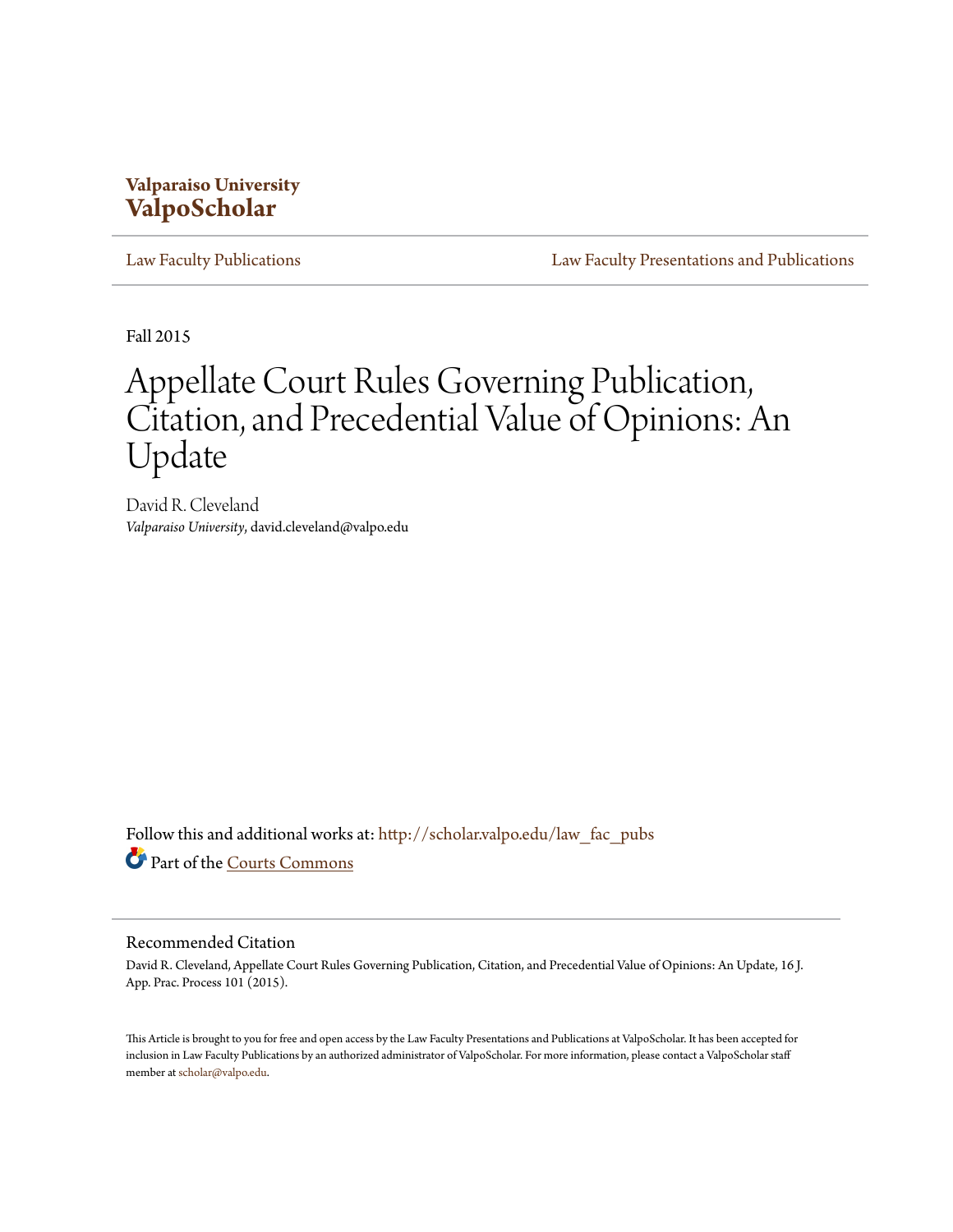### APPELLATE COURT RULES GOVERNING PUBLICATION, CITATION, AND PRECEDENTIAL VALUE OF OPINIONS: AN UPDATE

David R. Cleveland\*

#### **INTRODUCTION**

In the mid-1970s, the federal courts of appeals began to issue opinions designated "unpublished" that were not typically published, citable, or accorded any precedential value. Many states followed suit. A great debate ensued questioning the practice, which has consumed considerable academic attention and appellate rulemaking time.<sup>1</sup> States continue to vary in their treatment of unpublished opinions and even in the wake of Federal Rule of Appellate Procedure 32.1, intended to provide uniformity, the federal circuits remain inconsistent.<sup>2</sup>

Scholars, judges, and practitioners have found previous surveys of practice regarding these opinions useful. $3$  The authors

 2. David R. Cleveland, *Local Rules in the Wake of Federal Rule of Appellate Procedure 32.1*, 11 J. APP. PRAC. & PROCESS 19, 19–20 (2010). This article remains an accurate survey of federal rules on these issues.

 3. Two that appeared in early issues of this journal are particularly valuable. *See* Melissa M. Serfass & Jessie Wallace Cranford, *Federal and State Court Rules Governing* 

THE JOURNAL OF APPELLATE PRACTICE AND PROCESS Vol. 16, No. 2 (Fall 2015)

<sup>\*</sup>Professor of Law, Valparaiso University. Professor Cleveland is grateful to Alyssa Spartz for her excellent research assistance. Additionally, Professor Cleveland would like to thank Michael Schmier, whose inquiry into the current state of publication rules nationwide led to the realization that there was no recent survey of state practices.

 <sup>1.</sup> David R. Cleveland, *Overturning the Last Stone: The Final Step in Returning Precedential Status to All Opinions*, 10 J. APP. PRAC.&PROCESS 61, 62 n.5 (2009) (collecting law review articles); Patrick J. Schiltz, *Much Ado About Little: Explaining the Sturm und Drang Over the Citation of Unpublished Opinions*, 62 Wash. & Lee L. Rev. 1429, 1429–30 (2005) ("On the day that I became Reporter, the issue of unpublished opinions was the most controversial issue on the Advisory Committee's agenda. Eight years later, the issue of unpublished opinions continues to be the most controversial issue on the Advisory Committee's agenda. I have devoted more attention to the unpublishedopinions issue than to all of the other issues the Advisory Committee has faced combined.")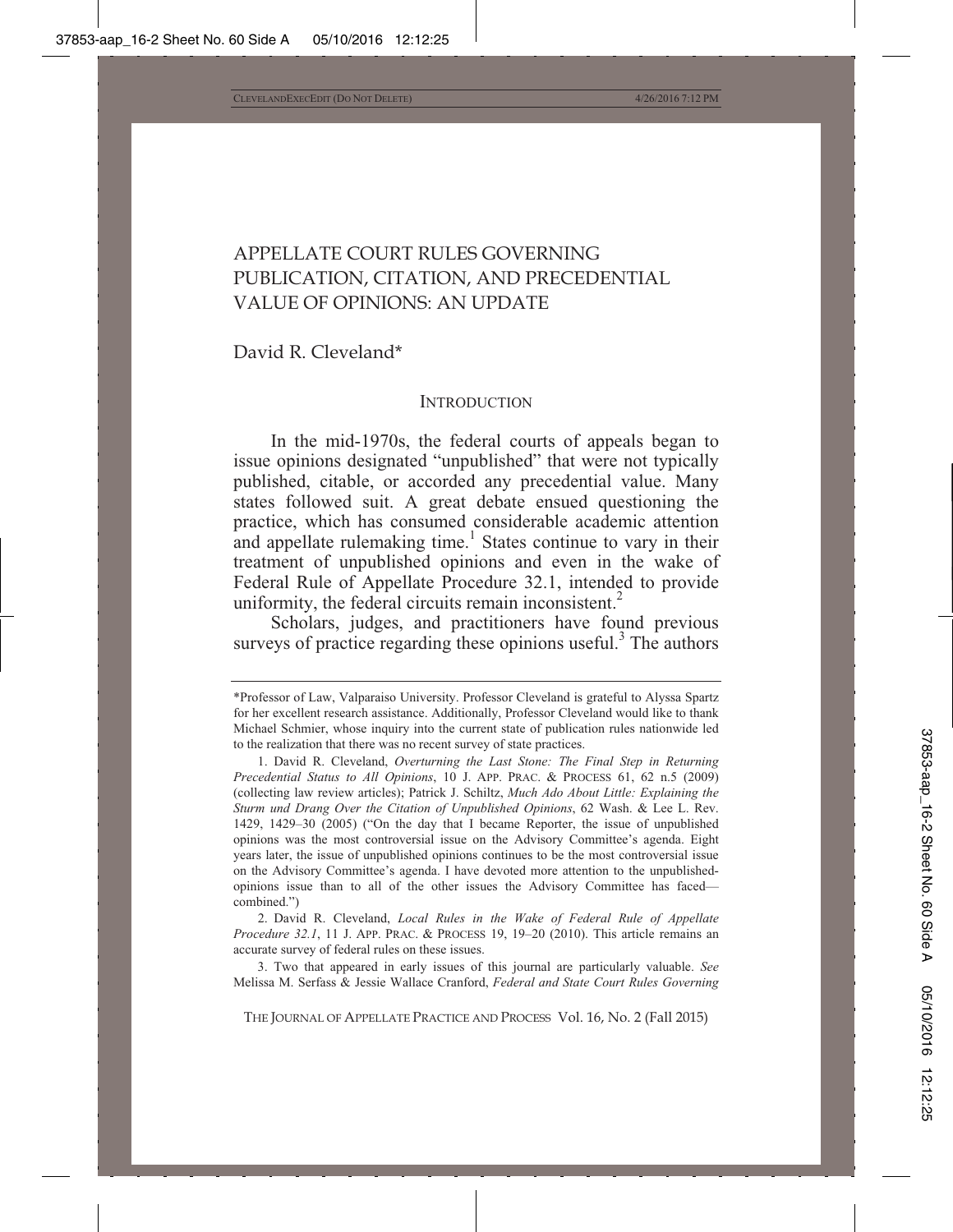of those early studies noted a trend toward increased citability, even between 2001 and 2004. This increase in citability continues, and increasingly, states are according all decisions precedential value or no longer issuing opinions designated as either "unpublished" or "non-precedential." More than half the states now either permit citation of, or do not issue, unpublished opinions. Since the last major survey in 2004, seven additional states—Alaska, Hawaii, Kansas, New Mexico, North Carolina, Pennsylvania, and Wisconsin—have begun to permit citation of unpublished opinions, and one—Louisiana—has accorded precedential value to unpublished opinions. Five additional states—Arkansas, Ohio, Texas, Utah, and Wyoming—have stopped issuing unpublished appellate opinions.

Earlier surveys, much like earlier debate on the issue, tended to look only at publication and citation practices.<sup>4</sup> This survey seeks not only to update the information on these issues, but also to provide information about various jurisdictions' rules on the precedential value accorded to decisions. The charts that follow, like those in prior surveys, attempt to convey the essence of each jurisdiction's rules. The goal is to provide a quick reference to the rules from each jurisdiction and a source for comparison of jurisdictions. The survey describes the rules from each jurisdiction as written, but readers should remember that the extent to which courts fastidiously follow them may vary.<sup>5</sup> And, of course, this area of law continues to develop, largely in the direction of greater official publication and citation.<sup>6</sup>

*Publication and Citation of Opinions: An Update*, 6 J. APP. PRAC. & PROCESS 349 (2004) [hereinafter *Serfass-Cranford Update*]; Melissa M. Serfass & Jessie Wallace Cranford, *Federal and State Court Rules Governing Publication and Citation of Opinions*, 3 J. APP. PRAC.&PROCESS 251 (2001) [hereinafter *Serfass-Cranford*].

 <sup>4.</sup> *See generally Serfass-Cranford*, *supra* note 3; *Serfass-Cranford Update*, *supra* note 3; *see also* Patrick J. Schiltz, *The Citation of Unpublished Opinions in the Federal Courts of Appeals*, 74 FORDHAM L. REV. 23, 30 (2005) (noting that the eight-year rulemaking process culminating in Rule 32.1 was focused on citation rather than precedential value).

<sup>5</sup>*. See* Cleveland, *supra* note 1, at 165–72 (collecting evidence that the rules of the various federal courts of appeals regarding publication are not well followed, and that despite federal rules prohibiting the citation of unpublished opinions before 2007, both attorneys and judges regularly researched, considered, and cited unpublished opinions).

 <sup>6.</sup> Should the reader find the rules of publication or citation in any state changed from those published here, the author would welcome that information. He can be contacted at david.cleveland@valpo.edu.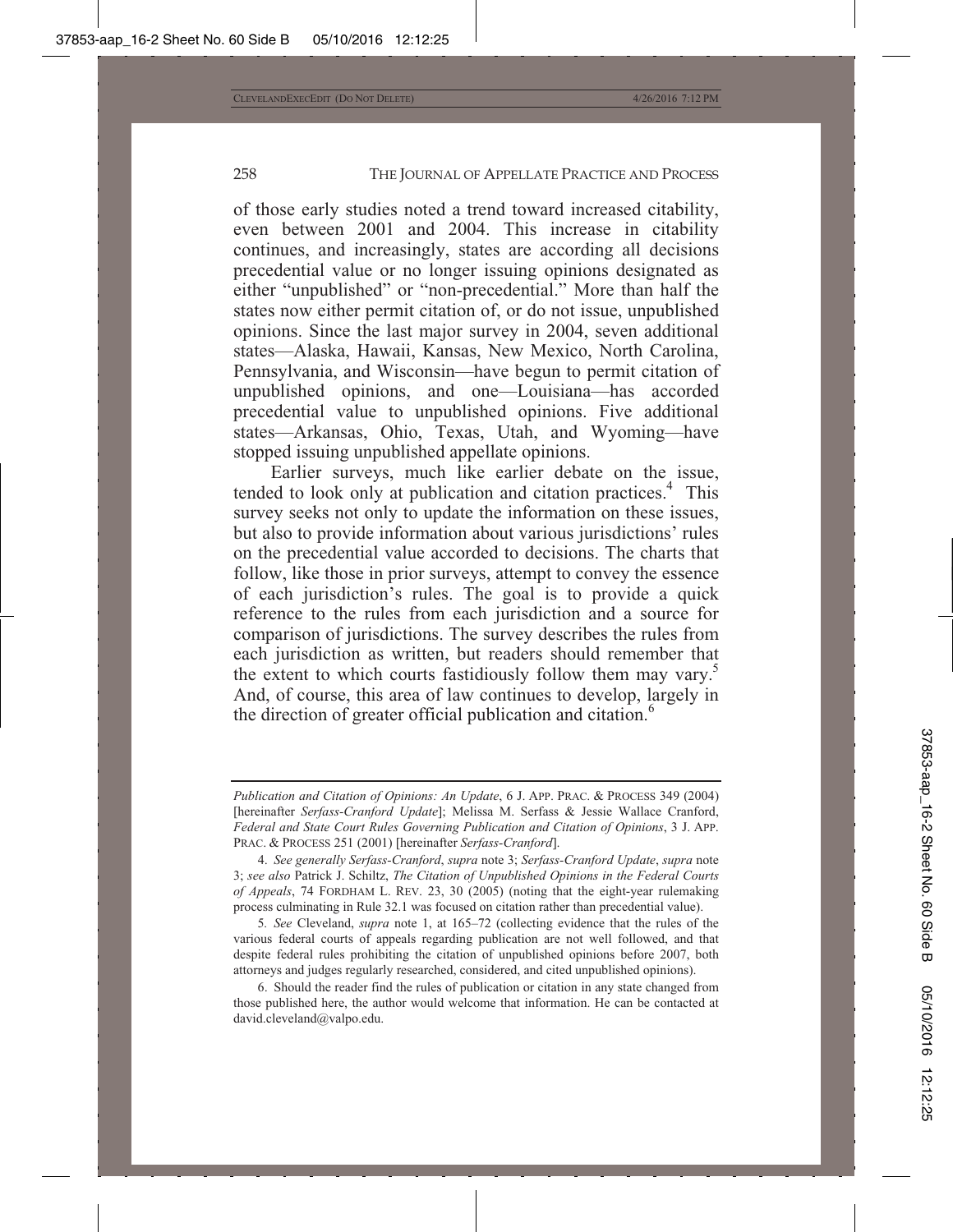| <b>State</b>                                                                                                                                                                                                                                                    | <b>Publication Guidelines</b>                                                                                                                                                                                                                                                                                                                        | <b>Citation Rule</b>                                                                                                                                                                                                                                                                                                                                                                                                                                                                 | <b>Precedent Limitations</b>                                                                                                    |
|-----------------------------------------------------------------------------------------------------------------------------------------------------------------------------------------------------------------------------------------------------------------|------------------------------------------------------------------------------------------------------------------------------------------------------------------------------------------------------------------------------------------------------------------------------------------------------------------------------------------------------|--------------------------------------------------------------------------------------------------------------------------------------------------------------------------------------------------------------------------------------------------------------------------------------------------------------------------------------------------------------------------------------------------------------------------------------------------------------------------------------|---------------------------------------------------------------------------------------------------------------------------------|
| Alabama<br>opinion cases appear only in "Table of Decisions<br>Without Published Opinions." If concurring or<br>circumstances.<br>courts to omit opinions in most cases" that don't<br>involve situations enumerated in the rule.<br>Court of Criminal Appeals. | Ala. R. App. P. 53(c), (d): All Supreme Court and<br>Court of Civil Appeals opinions published, but no-<br>dissenting opinion is issued in no-opinion case, it shall<br>be published with a statement addressing the special<br>Ala. R. App. P. 53, cmt.: Rule "intended to allow the<br>Ala. R. App. P. $54(c)$ , (d): Similar provisions for the   | Ala. R. App. P. 53(d), 54(d): Unpublished<br>opinions should not be cited unless for "law of<br>the case, res judicata, collateral estoppel,<br>double jeopardy, or procedural bar."                                                                                                                                                                                                                                                                                                 | Ala. R. App. P. 53(d), 54(d):<br>Unpublished opinions have no<br>precedential value.                                            |
| Alaska<br>Alaska R. App. P. 214(a), (b): A civil court can<br>contain a statement of the issues considered.<br>of appeal."                                                                                                                                      | determine whether to issue a written opinion, but a<br>criminal court must issue a summary order that should<br>Alaska R. App. P. 214(a): All parties may request "in<br>writing" that case be decided by summary disposition<br>without order; request "shall be signed by all parties"<br>and may be filed any time after the filing of the notice | Alaska R. App. P. 214(d) Unpublished<br>opinions may be cited in briefs and oral<br>arguments for res judicata, estoppel, or law of<br>the case. Other use is not encouraged. A party<br>may cite an unpublished opinion if there is<br>persuasive value or if no published opinion is<br>helpful. A party citing an unpublished opinion<br>must cite the electronic database where the<br>opinion appears or provide a copy for the court<br>if it is not available electronically. | Alaska R. App. P. 214(d): No<br>indication that unpublished<br>opinions are precedential, but<br>"persuasive" use is permitted. |

г

٦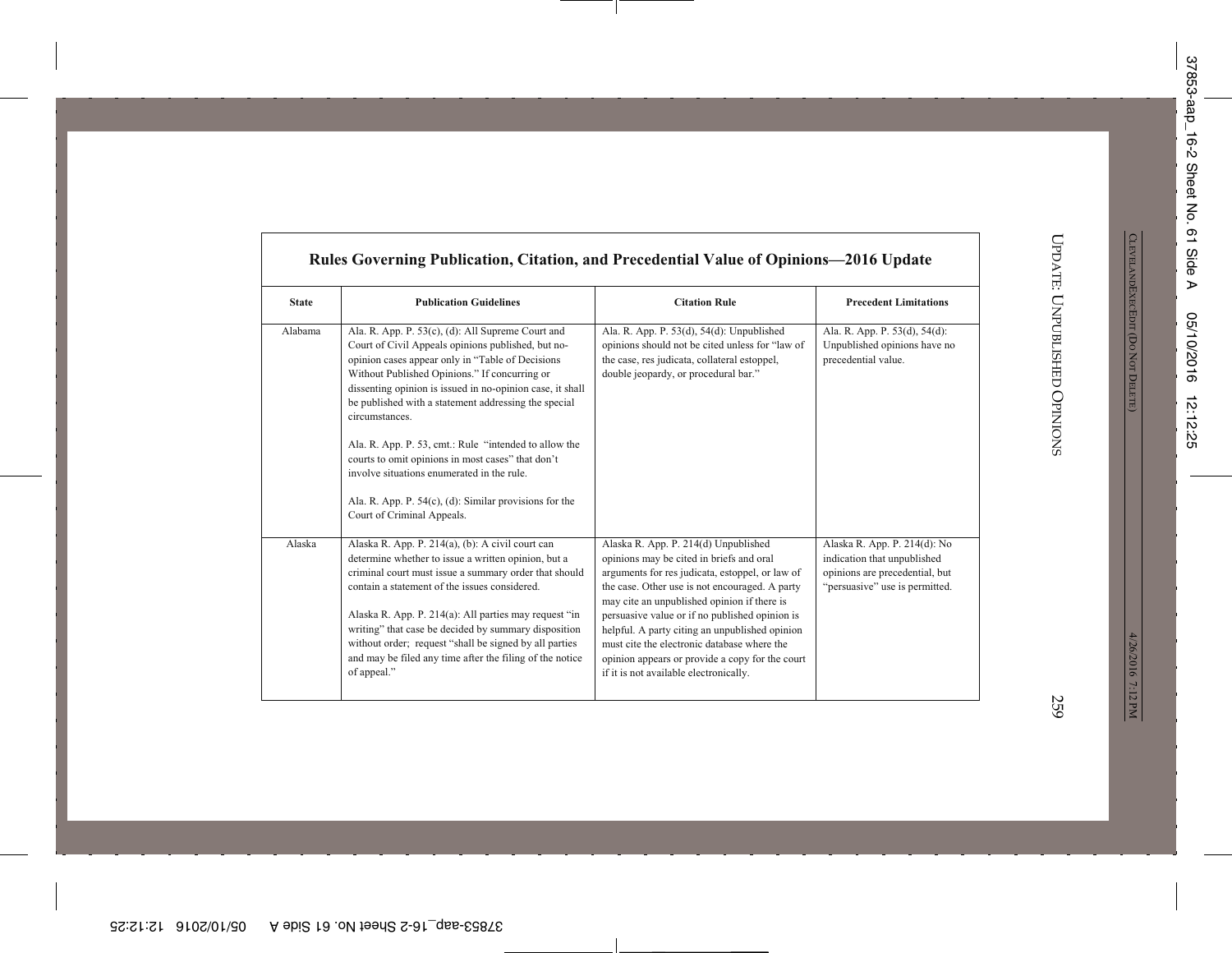| <b>State</b> | <b>Publication Guidelines</b>                                                                                                                                                                                                                                                                                                                                                                                                                                   | <b>Citation Rule</b>                                                                                                                                                                                                                                                                                                                                                                                                                                                                                                                                                                                                                                                                                                      | <b>Precedent Limitations</b>                                                                                                                                                                                                                                                                                                                                                                                                                                                                                                                          |
|--------------|-----------------------------------------------------------------------------------------------------------------------------------------------------------------------------------------------------------------------------------------------------------------------------------------------------------------------------------------------------------------------------------------------------------------------------------------------------------------|---------------------------------------------------------------------------------------------------------------------------------------------------------------------------------------------------------------------------------------------------------------------------------------------------------------------------------------------------------------------------------------------------------------------------------------------------------------------------------------------------------------------------------------------------------------------------------------------------------------------------------------------------------------------------------------------------------------------------|-------------------------------------------------------------------------------------------------------------------------------------------------------------------------------------------------------------------------------------------------------------------------------------------------------------------------------------------------------------------------------------------------------------------------------------------------------------------------------------------------------------------------------------------------------|
| Arizona      | Ariz. R. Civ. App. P. 28(a), (g): An opinion is written,<br>published, and intended to be precedential. A<br>memorandum decision is written but not intended for<br>publication. Orders may be partially published. Courts<br>will treat motion for publication of memorandum as<br>motion for reconsideration. Motion and any response<br>must comply with the requirements of Ariz. R. Civ.<br>App. P. 22, which describes contents and timing of<br>motions. | Ariz. Sup. Ct. R. $111(c)(1)$ , (3): Unpublished<br>opinions may be cited for claim preclusion,<br>issue preclusion, or law of the case; to assist<br>court in issuing opinions; or for persuasive<br>value. Party citing memorandum must provide<br>either a copy of the decision or "a hyperlink to<br>the decision where it may be obtained without<br>charge."<br>Rule $111(c)(4)$ "A party has no duty to cite a<br>memorandum decision."                                                                                                                                                                                                                                                                            | Ariz. Sup. Ct. R. 111(c)(1): Only<br>opinions designated for<br>publication are precedential.<br>Memoranda are not precedential,<br>except for res judicata, issue<br>preclusion, or law of the case;<br>determining whether to publish<br>an opinion; for persuasive value<br>(if issued after Jan. 1, 2015); or if<br>no published opinion adequately<br>addresses the issue.                                                                                                                                                                       |
| Arkansas     | Ark. S. Ct. R. 5-2(a): Every Supreme Court and Court<br>of Appeals opinion issued after February 14, 2009, to<br>be posted on Arkansas Judiciary website and made<br>searchable.                                                                                                                                                                                                                                                                                | Ark. S. Ct. R. $5-2(d)(3)$ : "Opinions issued<br>before February 14, 2009, shall be cited by<br>referring to the case name, the appellate docket<br>number, the abbreviated name of the issuing<br>court and the complete date of the opinion in<br>the first parenthetical, and including<br>'unpublished' in a second parenthetical.<br>Opinions issued after February 14, 2009, and<br>before July 1, 2009, shall be cited by referring<br>to the case name, the year of the decision, the<br>abbreviated court name, the appellate decision<br>number, and including "unpublished in a<br>parenthetical. Parallel citations to unofficial<br>sources, including unofficial electronic<br>databases, may be provided." | Ark. S. Ct. R. 5-2 (c) All opinions<br>issued after July 1, 2009, are<br>precedential "and may be cited by<br>any party in any proceeding.<br>Opinions of the Supreme Court<br>and Court of Appeals issued<br>before July 1, 2009, and not<br>designated for publication shall<br>not be cited, quoted, or referred to<br>by any court or in any argument,<br>brief, or other materials presented<br>to any court (except in continuing<br>or related litigation upon an issue<br>such as res judicata, collateral<br>estoppel, or law of the case)." |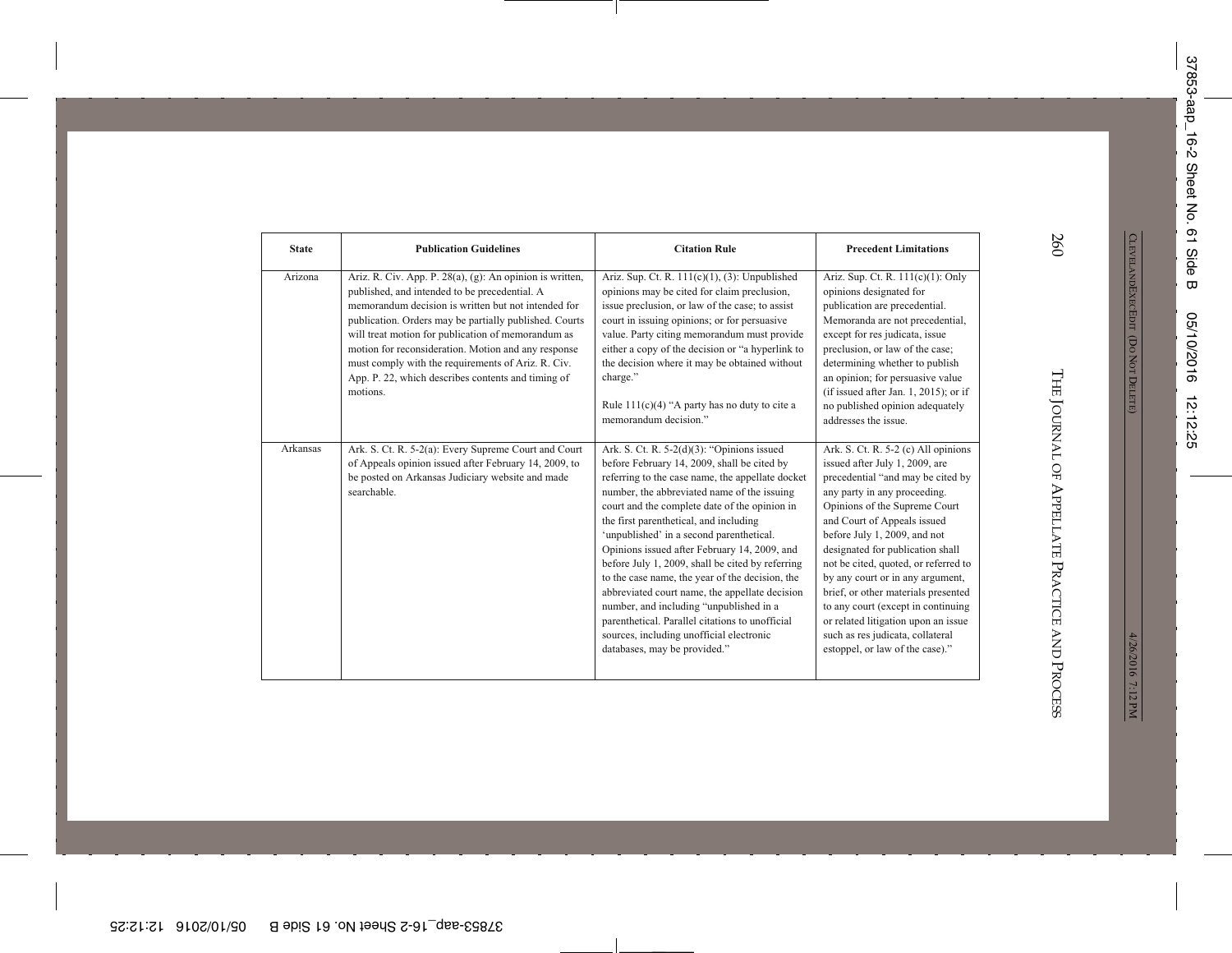| <b>State</b> | <b>Publication Guidelines</b>                                                                                                                                                                                                                                                                                                                                                                                                                                                                                                                                                                                                                                                                                                                     | <b>Citation Rule</b>                                                                                                                                                                                                                                                                                                    | <b>Precedent Limitations</b>                                                                                                                                                                                                                                                                                     |
|--------------|---------------------------------------------------------------------------------------------------------------------------------------------------------------------------------------------------------------------------------------------------------------------------------------------------------------------------------------------------------------------------------------------------------------------------------------------------------------------------------------------------------------------------------------------------------------------------------------------------------------------------------------------------------------------------------------------------------------------------------------------------|-------------------------------------------------------------------------------------------------------------------------------------------------------------------------------------------------------------------------------------------------------------------------------------------------------------------------|------------------------------------------------------------------------------------------------------------------------------------------------------------------------------------------------------------------------------------------------------------------------------------------------------------------|
| California   | Cal. Ct. R. 8.1120(a): Anyone may ask court to<br>publish unpublished opinion, giving reasons in writing<br>why it should be published.<br>Cal Ct. R. $8.1105(a)$ – (c): Supreme Court opinions are<br>all published. Appellate Court opinions published if<br>they establish new law; apply law to significantly<br>different facts from other published opinions; modify<br>or explain law; give new interpretation to law;<br>highlight conflict in the law; involve public interest;<br>make a significant contribution to legal literature;<br>invoke overlooked rule of law; or make significant<br>contribution to law development.<br>Cal. Ct. R. 8.1110: Court may decide that publication<br>of only part of an opinion is appropriate. | Cal. Ct. R. $8.1115(c)$ : An unpublished opinion<br>must be available in an electronic database or<br>given to all parties and attached to the<br>document citing the case. If the case is to be<br>cited at oral argument, citing party must<br>produce a letter "within a reasonable time in<br>advance of citation." | Cal. Ct. R. $8.1115(a)(1)$ , (2): An<br>unpublished opinion may be<br>relied on for law of the case, res<br>judicata, or collateral estoppel; or<br>in criminal or disciplinary cases,<br>if the opinion affects the same<br>defendant or respondent and<br>citation is necessary to ensure<br>similar outcomes. |
| Colorado     | Colo. App. R. 35(f): Court of Appeals decides which<br>opinions to publish. Opinions designated for official<br>publication only if opinion lays down new rule,<br>alters or modifies existing rule, or applies established<br>rule to novel facts; involves legal issue of continuing<br>public interest; either majority, dissent, or special<br>concurrence directs attention to shortcomings of<br>common law or inadequacies in statutes; opinion<br>resolves conflict of authority. If certiorari granted,<br>unpublished Court of Appeals opinion will not be<br>published unless Supreme Court orders it.                                                                                                                                 | No rule.                                                                                                                                                                                                                                                                                                                | Colo. App. R. 35(f): Officially<br>published opinions are<br>precedential for trial courts.                                                                                                                                                                                                                      |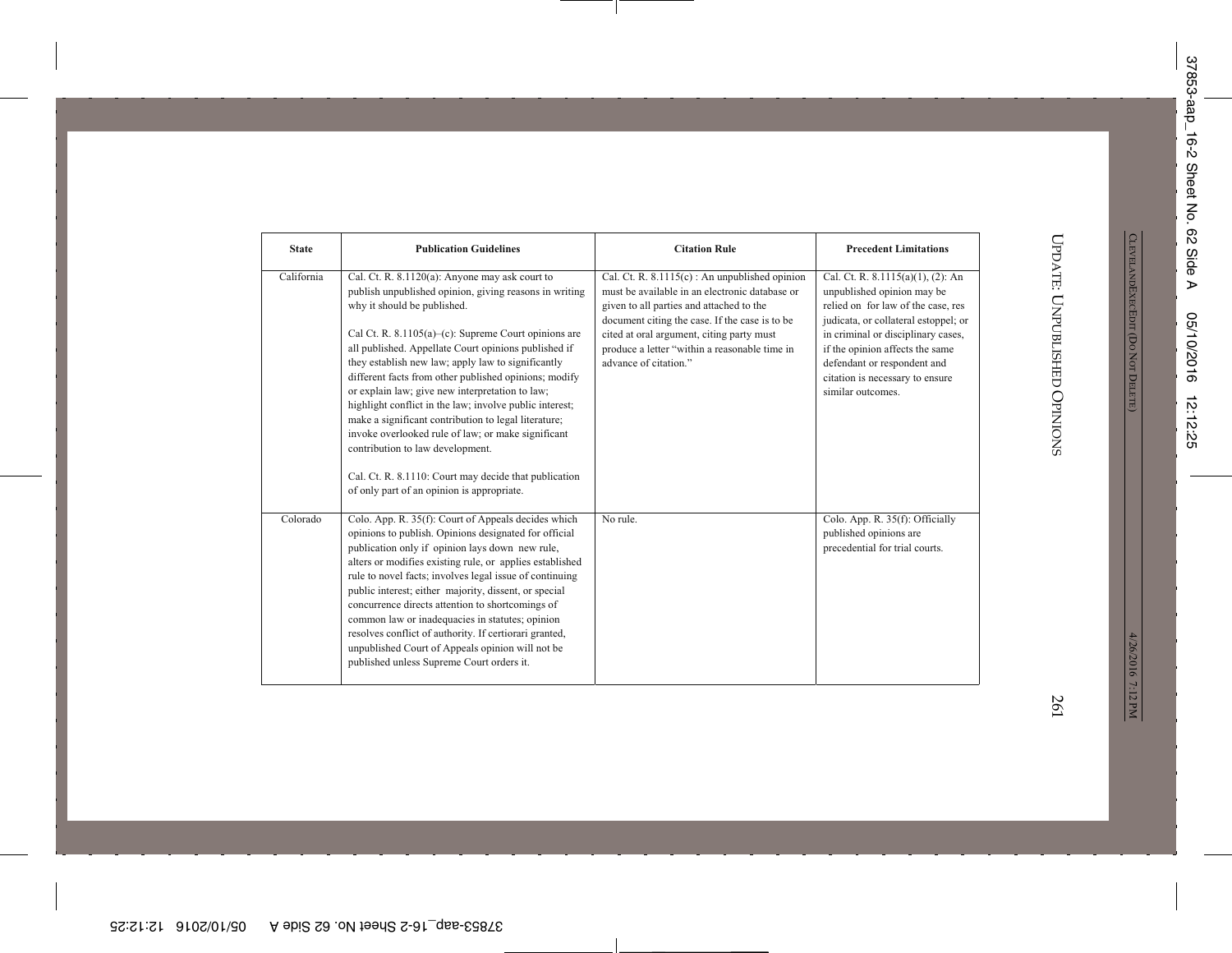| <b>State</b>            | <b>Publication Guidelines</b>                                                                                                                                                                                                                                                                                                | <b>Citation Rule</b>                                                                                                                                                                                                                                                                                                                                                                                                                                                                                                                | <b>Precedent Limitations</b>                                                                                                                                                                                                                                              |
|-------------------------|------------------------------------------------------------------------------------------------------------------------------------------------------------------------------------------------------------------------------------------------------------------------------------------------------------------------------|-------------------------------------------------------------------------------------------------------------------------------------------------------------------------------------------------------------------------------------------------------------------------------------------------------------------------------------------------------------------------------------------------------------------------------------------------------------------------------------------------------------------------------------|---------------------------------------------------------------------------------------------------------------------------------------------------------------------------------------------------------------------------------------------------------------------------|
| Connecticut             | Conn. R. App. P. 71-4 (d) The opinions in "the bound<br>volumes of the Connecticut Reports and the<br>Connecticut Appellate Reports are the official<br>opinions."                                                                                                                                                           | Former Conn. R. App. P. 67-9, requiring party<br>to provide copies of unreported cases cited in<br>brief, has been repealed as to cases filed on or<br>after July 1, 2013.<br>Conn. R. App. P. $67-11(c)$ : A case available<br>only in database to be cited using identifiers<br>appropriate to the particular database. If the<br>case is published between filing of brief and<br>either oral argument day or submission on<br>record and briefs, party citing unreported case<br>must inform the chief clerk of print citation. | No rule.                                                                                                                                                                                                                                                                  |
| Delaware                | Del. S. Ct. R. 17(a): "All decisions finally determining<br>or terminating a case shall be made by written opinion,<br>or by written order, as determined by the Court."<br>Del. S. Ct. I.O.P. XIV: Cases may be determined by<br>judgment order as well as by opinion.                                                      | Del. S. Ct. R. $14(g)(ii)$ : Unreported opinions<br>shall be cited in "Delaware Citation Form."<br>such as Fox v. Fox, Del., No. 510, 1997,<br>Berger, J. (May 14, 1998).                                                                                                                                                                                                                                                                                                                                                           | Del. S. Ct. R. 17, cmt.: "[O]rders<br>of this Court may be cited as<br>precedent in unrelated cases in<br>this Court and in any other<br>Delaware Court."                                                                                                                 |
| District of<br>Columbia | D.C. Ct. App. R. $36(c)$ : Opinions may be either<br>published or unpublished, and parties may move to<br>have unpublished opinion published. Court may also<br>publish any unpublished opinion.<br>D.C. Ct. App. I.O.P. IX "All opinions will be<br>published. Memorandum Opinions and Judgments<br>will not be published." | D.C. Ct. App. R. $28(g)$ : Unpublished opinions<br>should not be cited in briefs.                                                                                                                                                                                                                                                                                                                                                                                                                                                   | D.C. Ct. App. R. $28(g)$ : Citable<br>for law, res judicata, or collateral<br>estoppel, or in a criminal or<br>disciplinary case involving same<br>defendant or respondent.<br>D.C. Ct. App. I.O.P. IX: Court<br>opinions do not cite or rely on<br>unpublished opinions. |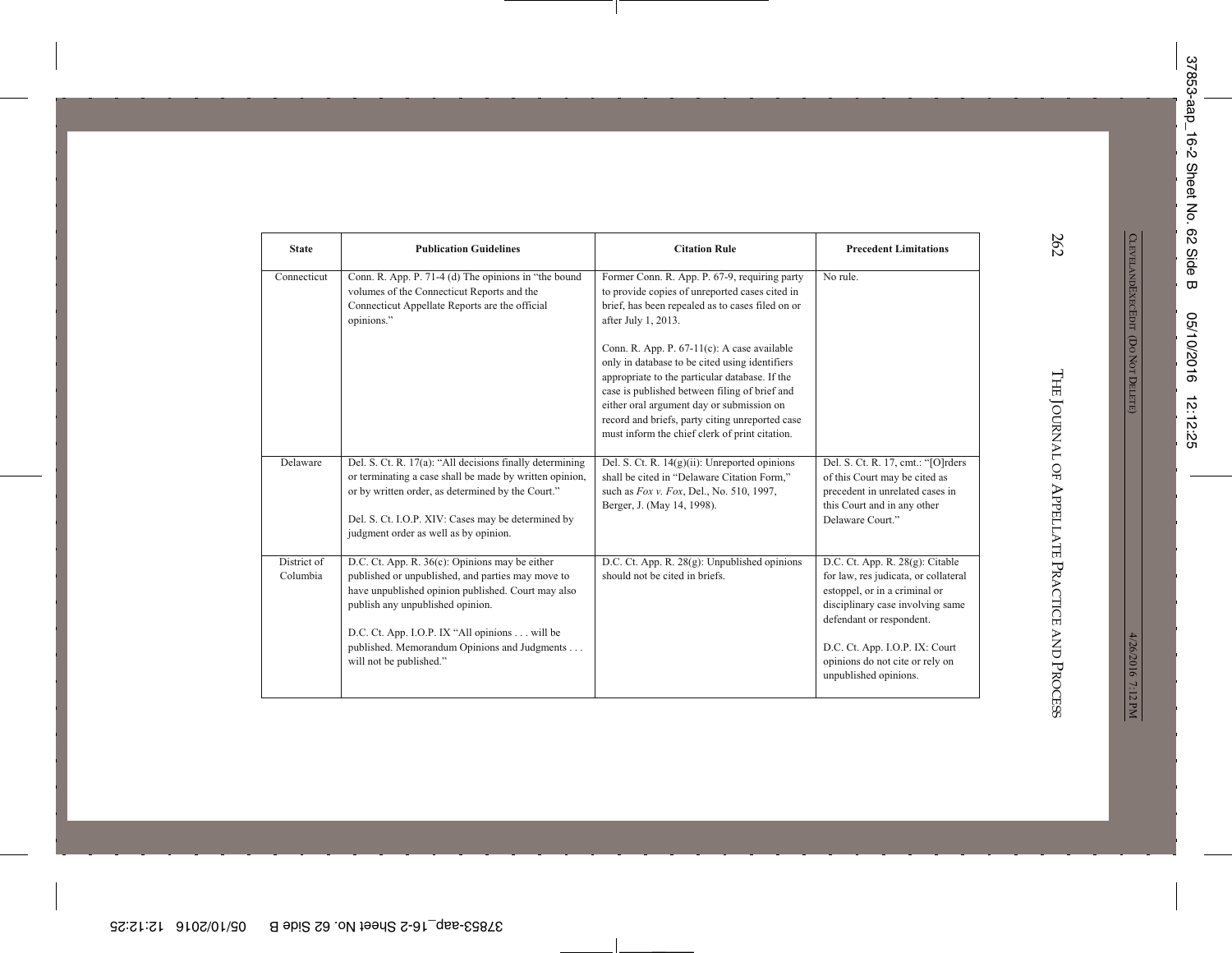| <b>State</b> | <b>Publication Guidelines</b>                                                                                                                                                                                                                                                                                                                                                                                                                                                                                                                                       | <b>Citation Rule</b>                                                                                                                                                                                                         | <b>Precedent Limitations</b>                                                                                                                                                                                                     |
|--------------|---------------------------------------------------------------------------------------------------------------------------------------------------------------------------------------------------------------------------------------------------------------------------------------------------------------------------------------------------------------------------------------------------------------------------------------------------------------------------------------------------------------------------------------------------------------------|------------------------------------------------------------------------------------------------------------------------------------------------------------------------------------------------------------------------------|----------------------------------------------------------------------------------------------------------------------------------------------------------------------------------------------------------------------------------|
| Florida      | Courts can issue per curiam decisions without opinion,<br>which are not precedential, and citation to them can be<br>prohibited by appellate courts unless the decision is<br>cited only to "suggest to the court how it previously<br>viewed a proposition." Dept. of Leg. Affairs v. Dist.<br>Ct. of App., 434 So. 2d 310, 311, 313 (Fla. 1983).<br>Fla. R. App. P. 9.330: If a decision is entered without<br>opinion, but a written opinion would provide a<br>legitimate basis for supreme court review, a party may<br>request issuance of a written opinion. | No rule.<br>But citation of a non-precedential opinion may<br>be acceptable if the case is cited only to<br>"suggest to the court how it previously viewed<br>a proposition." Dept. of Leg. Affairs, 434 So.<br>2d at 313.   | No rule.                                                                                                                                                                                                                         |
| Georgia      | Ga. R. App. Ct. 34: "Opinions are reported except as<br>otherwise designated by the Court. The official reports<br>shall list the cases in which opinions were written but<br>not officially reported and shall indicate the authors<br>and participants in the opinions."                                                                                                                                                                                                                                                                                          | Ga. Sup. Ct. R. 22: If cases that are not<br>reported in an official reporter are cited in<br>briefs, they should be cited by their case<br>numbers and dates of decision.                                                   | Ga. R. App. Ct. 33(b): "An<br>unreported opinion is neither a<br>physical nor binding precedent<br>but establishes the law of the<br>case."<br>Ga. S. Ct. R. 59: Affirmances<br>without opinion "have no<br>precedential value." |
| Guam         | Guam R. App. P. $27(b)(1)$ : Opinions by the Supreme<br>Court shall be published. Memorandum opinions shall<br>not be published.                                                                                                                                                                                                                                                                                                                                                                                                                                    | Guam R. App. P. $27(b)(1)$ : "Opinions that are<br>not published shall not be cited in any other<br>action or proceeding except to establish res<br>judicata or collateral estoppel, or in a<br>continuing criminal action." | Guam R. App. P. 27(b)(1):<br>Unpublished opinions allowed<br>precedent only when establishing<br>res judicata or collateral estoppel,<br>or in a continuing criminal action.                                                     |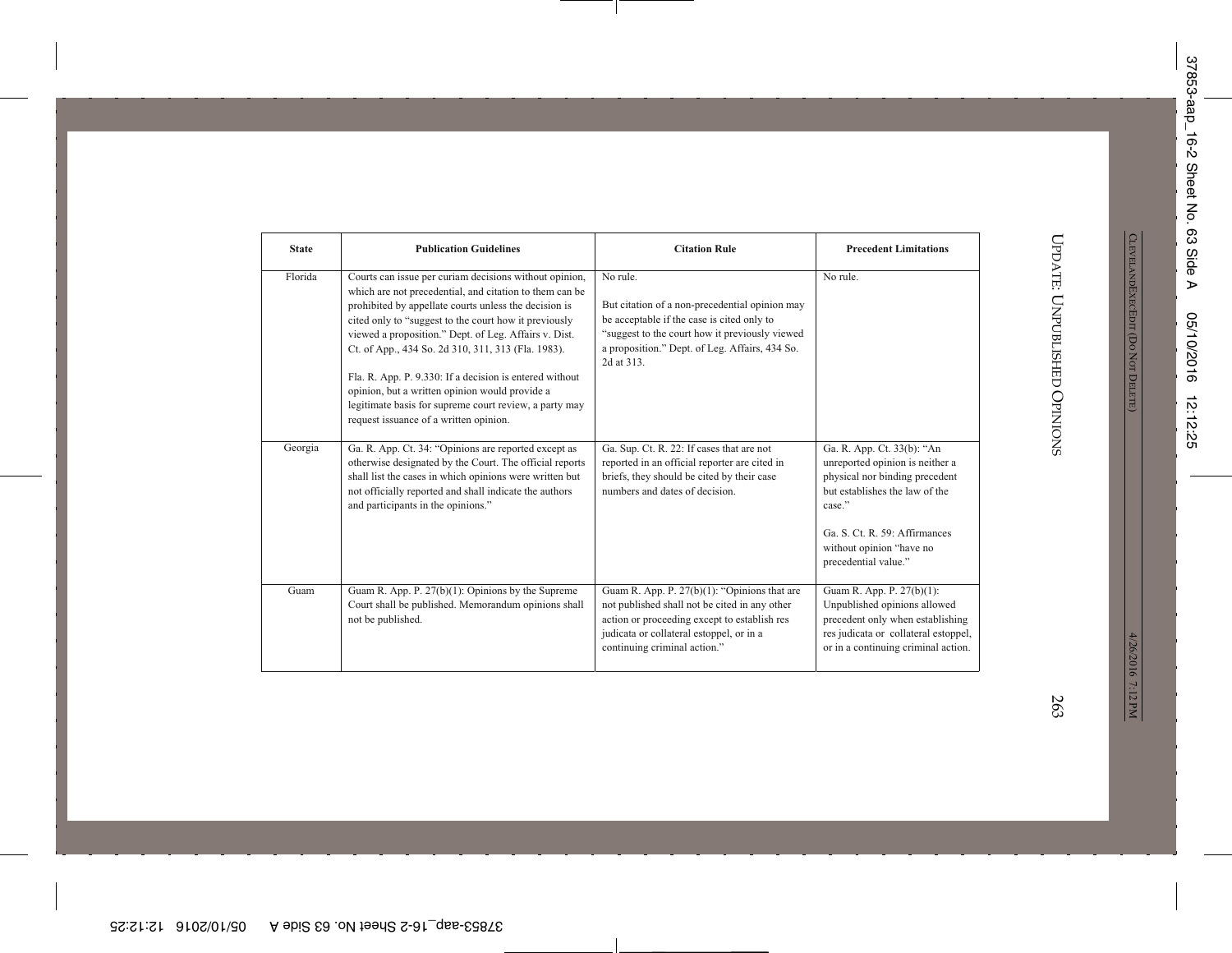| <b>State</b> | <b>Publication Guidelines</b>                                                                                                                                                                                                                                                                                           | <b>Citation Rule</b>                                                                                                                                                                                                                                                                                                                                                                                                                                                                                                                                                                                                                                                                                                                                                                                                                                                                                                                                                                                                                                                        | <b>Precedent Limitations</b>                                                                                                                                                                                                                                                                                                                                                |
|--------------|-------------------------------------------------------------------------------------------------------------------------------------------------------------------------------------------------------------------------------------------------------------------------------------------------------------------------|-----------------------------------------------------------------------------------------------------------------------------------------------------------------------------------------------------------------------------------------------------------------------------------------------------------------------------------------------------------------------------------------------------------------------------------------------------------------------------------------------------------------------------------------------------------------------------------------------------------------------------------------------------------------------------------------------------------------------------------------------------------------------------------------------------------------------------------------------------------------------------------------------------------------------------------------------------------------------------------------------------------------------------------------------------------------------------|-----------------------------------------------------------------------------------------------------------------------------------------------------------------------------------------------------------------------------------------------------------------------------------------------------------------------------------------------------------------------------|
| Hawaii       | Haw. R. App. P. 35(b): "Memorandum opinions shall<br>not be published. Dispositional orders shall not be<br>published except upon the order of the appellate court<br>an opinion or order is published when the appellate<br>court designates it for publication in West's Hawai'i<br>Reports or the Pacific Reporter." | Haw. R. App. P. $35(c)(1)$ : A memorandum<br>opinion or unpublished dispositional order<br>filed before July 1, 2008 shall not be cited in<br>any other action or proceeding except for law<br>of the pending case, res judicata, collateral<br>estoppel, or, in a criminal action or proceeding,<br>involves the same respondent.<br>Haw. R. App. P. $35(c)(2)$ : "Any disposition<br>filed in this jurisdiction on or after July 1, 2008<br>may be cited in any proceeding. A party or<br>attorney has no duty to cite an unpublished<br>disposition. Memorandum opinions and<br>unpublished dispositional orders are not<br>precedent, but may be cited for persuasive<br>value; provided that a memorandum opinion or<br>unpublished dispositional order that establishes<br>the law of the pending case or that has res<br>judicata or collateral estoppel effect shall be<br>honored. Notwithstanding any other rule, a<br>copy of a cited unpublished disposition shall be<br>appended to the brief or memorandum in<br>which the unpublished disposition is cited." | Haw. R. App. P. 35(c)(2):<br>"Memorandum opinions and<br>unpublished dispositional orders<br>are not precedent, but may be<br>cited for persuasive value;<br>provided that a memorandum<br>opinion or unpublished<br>dispositional order that<br>establishes the law of the pending<br>case or that has res judicata or<br>collateral estoppel effect shall be<br>honored." |
| Idaho        | Idaho S. Ct. R. 15(f) The Court can decide not to<br>publish opinions if the justices are unanimous.                                                                                                                                                                                                                    | Idaho S. Ct. R. 15(f): "If an opinion is not<br>published, it may not be cited as authority or<br>precedent in any court."                                                                                                                                                                                                                                                                                                                                                                                                                                                                                                                                                                                                                                                                                                                                                                                                                                                                                                                                                  | Idaho S. Ct. R. 15(f): "If an<br>opinion is not published, it may<br>not be cited as authority or<br>precedent in any court."                                                                                                                                                                                                                                               |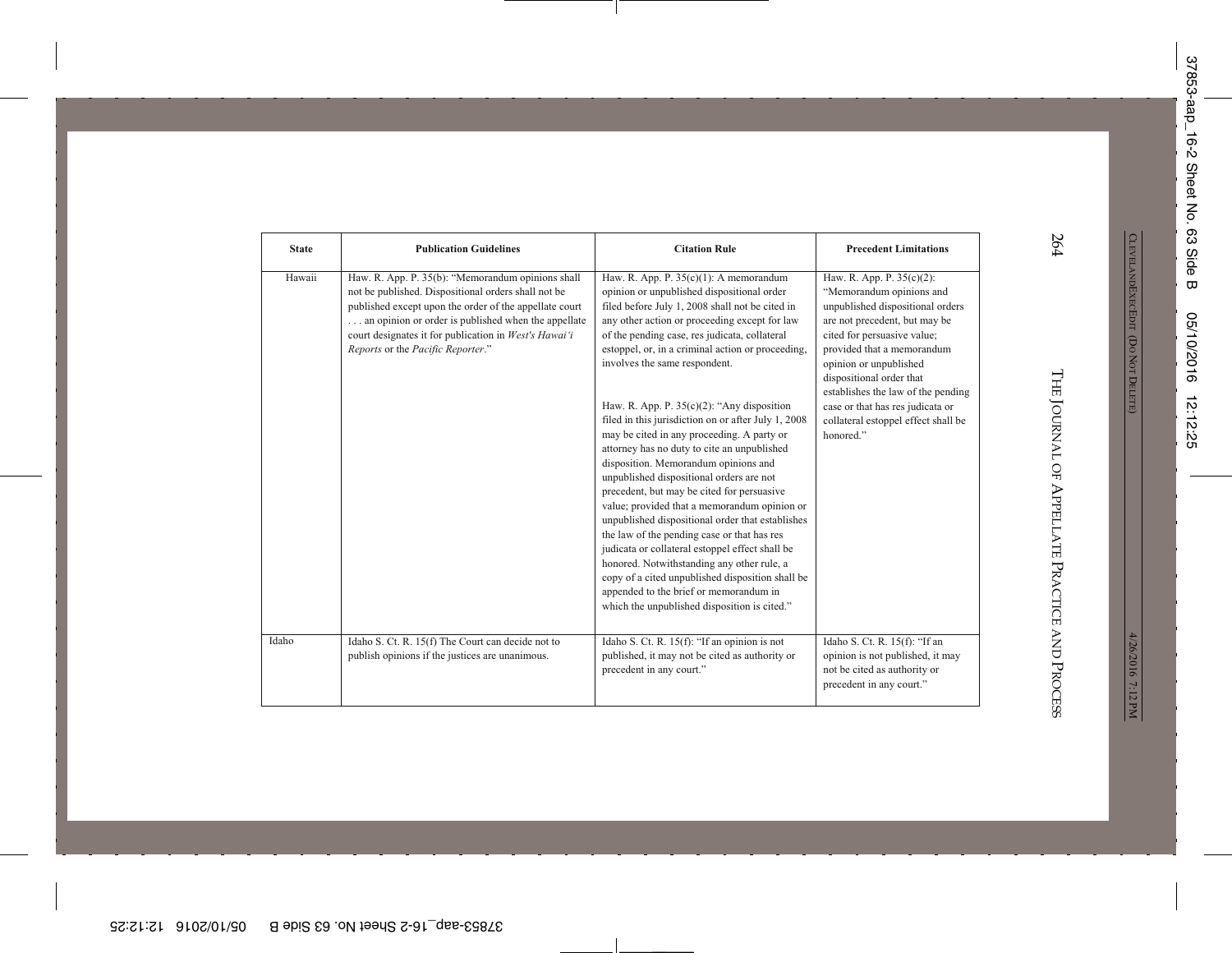| <b>State</b> | <b>Publication Guidelines</b>                                                                                                                                                                                                                                                                                                                                                                                                                                                                                  | <b>Citation Rule</b>                                                                                                                                                                                                                                           | <b>Precedent Limitations</b>                                                                                                                                                                                                    |
|--------------|----------------------------------------------------------------------------------------------------------------------------------------------------------------------------------------------------------------------------------------------------------------------------------------------------------------------------------------------------------------------------------------------------------------------------------------------------------------------------------------------------------------|----------------------------------------------------------------------------------------------------------------------------------------------------------------------------------------------------------------------------------------------------------------|---------------------------------------------------------------------------------------------------------------------------------------------------------------------------------------------------------------------------------|
| Illinois     | Ill. S. Ct. R. 23(a), (f): Appellate courts may dispose of<br>cases by "a full opinion, a concise written order, or a<br>summary order." A majority of the panel can agree to<br>dispose of the case via opinion only if the decision<br>modifies or explains a new part of law or if the<br>decision settles a conflict in the law. If appeal is<br>disposed of by order, any party may move within 21<br>days of entry to have it published, but motion must<br>show that order satisfies criteria in 23(a). | Ill. S. Ct. R. 23(e): Unpublished opinions are<br>not precedential and cannot be cited unless<br>supporting claims of double jeopardy, res<br>judicata, collateral estoppel, or law of the case.                                                               | Ill. S. Ct. R. 23(e) Unpublished<br>opinions ("written orders" and<br>"summary orders") are not<br>precedential and cannot be cited<br>except for double jeopardy, res<br>judicata, collateral estoppel, or<br>law of the case. |
| Indiana      | Ind. R. App. P. 65(A), (B): All Supreme Court cases<br>should be published. Court of Appeals opinions are<br>publishable and citable if the case establishes,<br>modifies, criticizes, or clarifies a rule of law, or if the<br>case "involves a legal or factual issue of unique<br>interest or substantial public importance." Within 15<br>days of entry, party may move court to publish any<br>memorandum meeting criteria in Ind. R. App. P.<br>$65(A)$ .                                                | Ind. R. App. P. $65(A)$ , (D): Unpublished<br>memorandum opinions of Court of Appeals are<br>not citable unless meeting exception of res<br>judicata, collateral estoppel, or law of the case.                                                                 | Ind. R. App. P. 65(D):<br>Memorandum opinion is not<br>precedential unless establishing<br>res judicata, collateral estoppel, or<br>law of the case.                                                                            |
| Iowa         | Iowa R. App. P. 6.1209: All per curiam decisions and<br>those rendered under 6.1203 published in list form,<br>except those "specially" ordered published as usual.<br>Iowa R. App. P. 6.1203: Judgment may be affirmed<br>without opinion if questions presented are not of<br>sufficient importance to justify opinion, and opinion<br>would not have precedential value, if case otherwise<br>meets stated requirements.                                                                                    | Iowa R. App. P. $6.904(2)(c)$ : Unpublished<br>opinion or decision may be cited if accessible<br>electronically. Party citing unpublished opinion<br>"shall include an electronic citation indicating<br>where the opinion may be readily accessed<br>online." | Iowa R. App. P. 6.904(2)(c):<br>"Unpublished opinions or<br>decisions shall not constitute<br>controlling legal authority."                                                                                                     |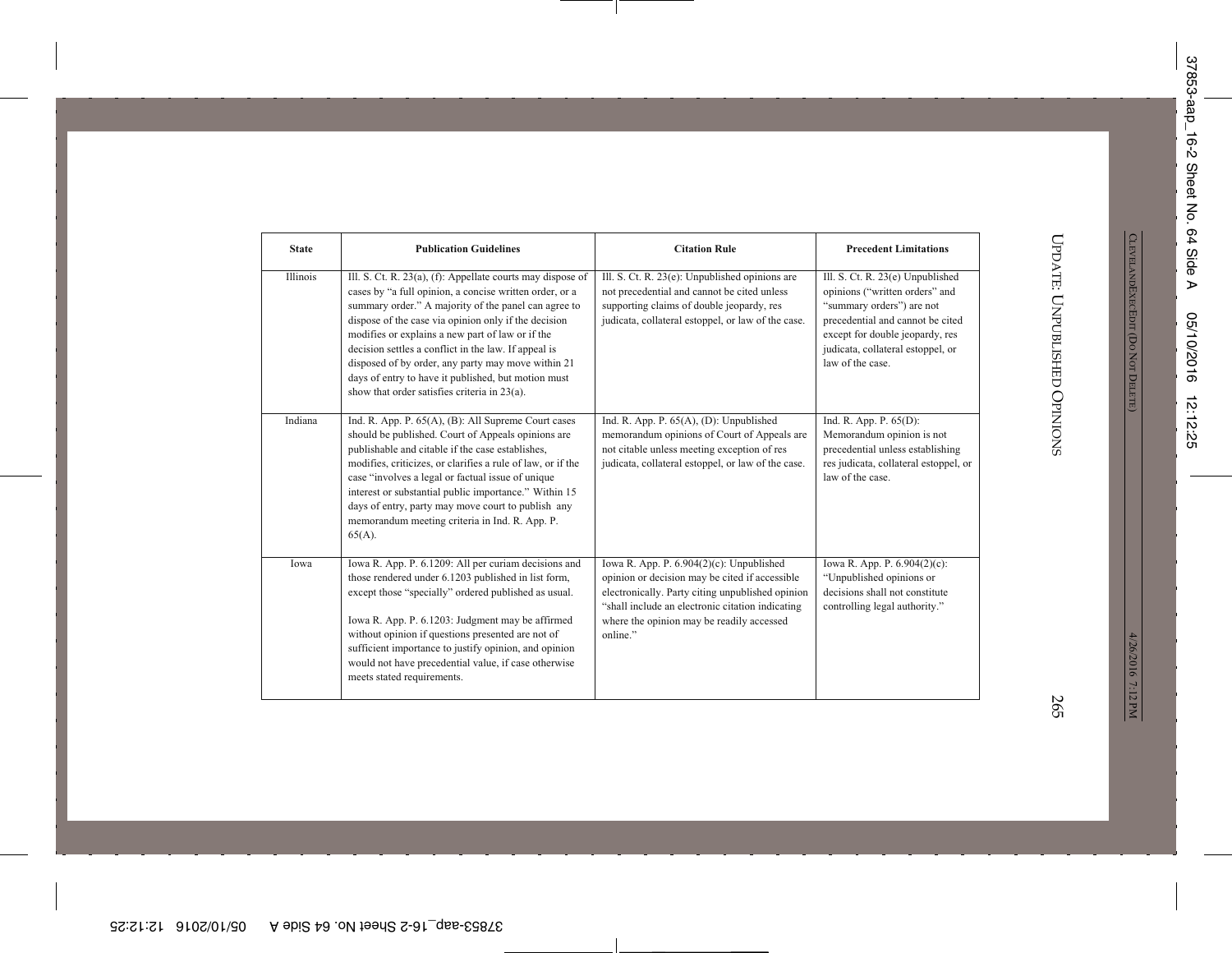| <b>State</b> | <b>Publication Guidelines</b>                                                                                                                                                                                                                                                                                                                                                                                                                                                                                                                                                                                                                                                                                                       | <b>Citation Rule</b>                                                                                                                                                                                                                                                                                                                                                                                                                    | <b>Precedent Limitations</b>                                                                                                                                                                                                                                                                                                               |
|--------------|-------------------------------------------------------------------------------------------------------------------------------------------------------------------------------------------------------------------------------------------------------------------------------------------------------------------------------------------------------------------------------------------------------------------------------------------------------------------------------------------------------------------------------------------------------------------------------------------------------------------------------------------------------------------------------------------------------------------------------------|-----------------------------------------------------------------------------------------------------------------------------------------------------------------------------------------------------------------------------------------------------------------------------------------------------------------------------------------------------------------------------------------------------------------------------------------|--------------------------------------------------------------------------------------------------------------------------------------------------------------------------------------------------------------------------------------------------------------------------------------------------------------------------------------------|
| Kansas       | Kan. Stat. Ann. $\S$ 60-2106(a): Memorandum opinion is<br>default. Formal opinion issued when case involves<br>new rule or modification of existing rule; issue of<br>continuing public interest; criticism or explanation of<br>existing law; application of established rule to<br>significantly different factual situation; resolves<br>apparent conflict of authority; or constitutes significant<br>and nonduplicative contribution to legal literature by<br>historical review of law or description of legislative<br>history.<br>Kan. S. Ct. R. 7.04(e): Party or other interested person<br>may move publication if requirements for publication<br>are met or opinion otherwise has "substantial"<br>precedential value. | Kan. S. Ct. R. $7.04(g)(2)(B)$ Citation of<br>unpublished opinions "not favored."<br>Unpublished opinion may be cited only if it<br>has persuasive value with respect to a material<br>issue not addressed in a published Kansas<br>opinion and would assist court in disposition of<br>the issue.<br>Kan. S. Ct. R. $7.04(g)(2)(C)$ : Unpublished<br>opinions must be attached to any document,<br>pleading, or brief that cites them. | Kan. S. Ct. R. 7.04(a):<br>Memorandum opinion indicates<br>that case contains no new point of<br>law or is otherwise without value<br>as precedent.<br>Kan. S. Ct. R. 7.04(g)(2)(A):<br>Unpublished opinions are not<br>binding precedent "except under<br>the doctrines of law of the case,<br>res judicata, and collateral<br>estoppel." |
| Kentucky     | Ky. R. Civ. P. $76.28(4)(a)$ : Court of Appeals<br>designates opinions either "To Be Published" or "Not<br>to Be Published." But if further review is sought in<br>Supreme Court, its action on motion for discretionary<br>review determines whether Court of Appeals opinion<br>is published.                                                                                                                                                                                                                                                                                                                                                                                                                                     | Ky. R. Civ. P. $76.28(4)(c)$ : Unpublished<br>opinions should not be cited. However,<br>Kentucky Appellate decisions from after<br>January 1, 2003, may be cited if no published<br>opinion exists to address the issue. If used, the<br>party must furnish all parties with a copy of the<br>unpublished case.                                                                                                                         | Ky. R. Civ. P. 76.28(4)(c):<br>Unpublished opinions hold no<br>precedential value, but appellate<br>decisions from after January 1,<br>2003 may be considered.                                                                                                                                                                             |
| Louisiana    | La. Code Civ. P. Art. 2168(A): "The unpublished<br>opinions of the supreme court and the courts of appeal<br>shall be posted by such courts on the Internet websites<br>of such courts."                                                                                                                                                                                                                                                                                                                                                                                                                                                                                                                                            | La. Code Civ. P. Art 2168(B): Unpublished<br>opinions "shall be cited by use of the case<br>name and number assigned by the posting<br>court."                                                                                                                                                                                                                                                                                          | La. Code. Civ. P. Art. 2168(B):<br>Unpublished opinions may be<br>cited as authority.                                                                                                                                                                                                                                                      |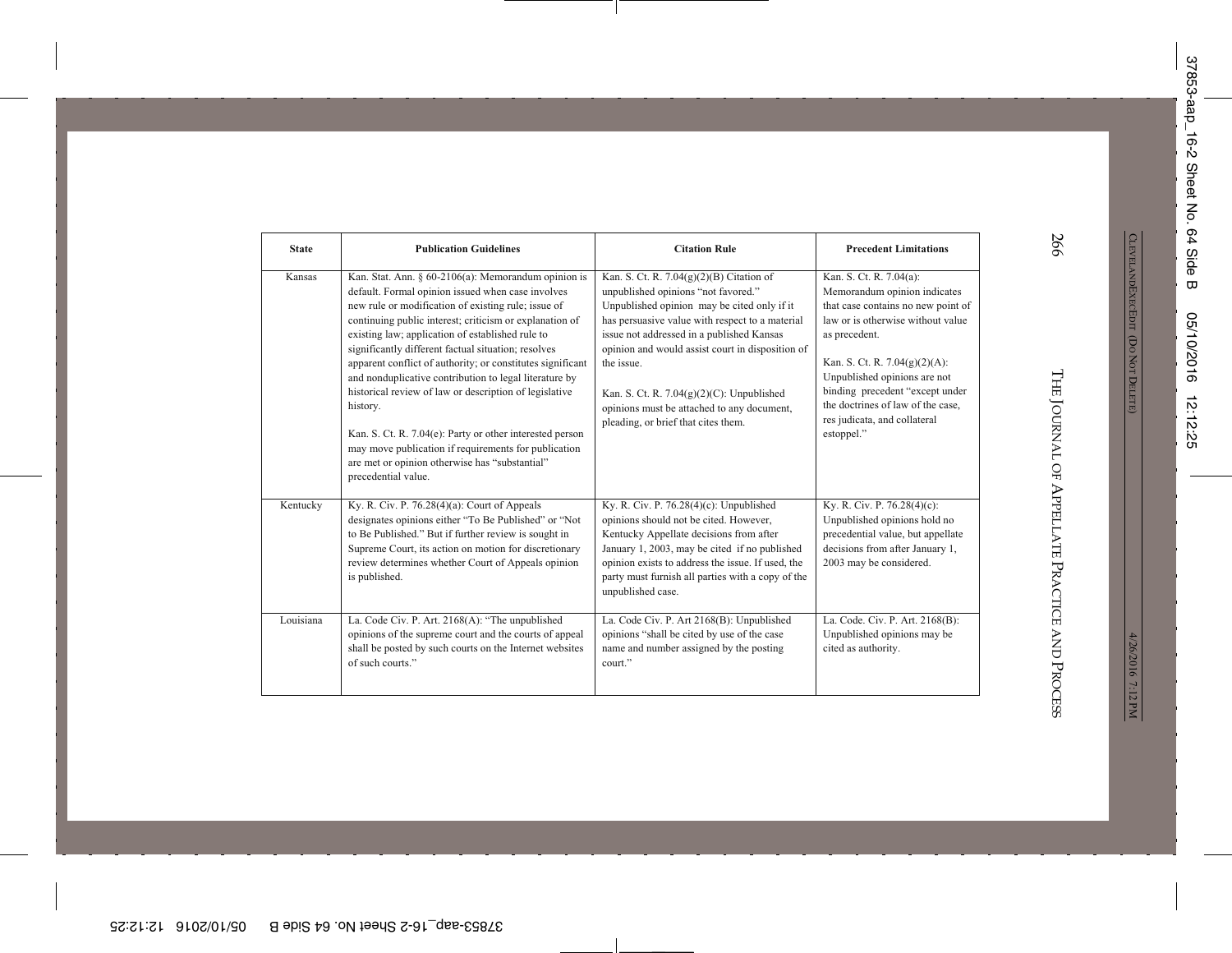| <b>State</b>  | <b>Publication Guidelines</b>                                                                                                                                                                                                                                                                                                        | <b>Citation Rule</b>                                                                                                                                                                                                                                                                                                                                                                                                                                              | <b>Precedent Limitations</b>                                                                                                                                                                                                                            |
|---------------|--------------------------------------------------------------------------------------------------------------------------------------------------------------------------------------------------------------------------------------------------------------------------------------------------------------------------------------|-------------------------------------------------------------------------------------------------------------------------------------------------------------------------------------------------------------------------------------------------------------------------------------------------------------------------------------------------------------------------------------------------------------------------------------------------------------------|---------------------------------------------------------------------------------------------------------------------------------------------------------------------------------------------------------------------------------------------------------|
| Maine         | 4 Me. Rev. Stat. Ann. § 702: Reporter of decisions<br>decides which opinions get published "according to his<br>judgment of their importance," with direction and<br>advice from Chief Justice of Supreme Judicial Court.<br>Me. R. Civ. P. 12(c): Memorandum opinions shall not<br>be published on the website or in Maine Reports. | Me. R. Civ. P. 12(c): A memorandum of<br>decision cannot be cited.                                                                                                                                                                                                                                                                                                                                                                                                | Me. R. Civ. P. 12(c): A<br>memorandum decides a case, but<br>does not establish precedent.                                                                                                                                                              |
| Maryland      | Md. R. App. P. $8-113(a)$ : Clerks to send opinions to be<br>reported to State Reporter for publication in State<br>Reports.<br>Md. R. App. P. 8-605.1(a): "The Court of Special<br>Appeals shall designate for reporting only those<br>opinions that are of substantial interest as precedents."                                    | Md. R. App. P. 1-104(b) Unreported opinions<br>citable in Court of Appeals or Supreme Court<br>except as precedent. In any other court, they<br>may be cited to show law of the case, res<br>judicata, or collateral estoppel, or in a criminal<br>or disciplinary action or related proceeding<br>involving the same defendant or respondent.<br>Party citing unreported opinion shall attach a<br>copy to the document in which it is cited.                    | Md. R. App. P. 1-104(a) "An<br>unreported opinion of the Court<br>of Appeals or Court of Special<br>Appeals is neither precedent<br>within the rule of stare decisis nor<br>persuasive authority."                                                      |
| Massachusetts | Mass. Gen. Laws 221 § 64: Reporter of Decisions has<br>discretion on whether to publish opinions "according<br>to their relative importance." The reporter should not<br>unnecessarily increase the size of the reports.                                                                                                             | Mass. App. Court R. 1:28: Summary orders<br>may be issued by Court of Appeals if no<br>substantial question of law is presented or a<br>clear error of law has been committed affecting<br>substantial rights of appellant. Party citing such<br>an order shall cite certain identifying<br>information, and shall include the full text of<br>the order in the brief or other filing. But "[n]o<br>such order issued before February 26, 2008,<br>may be cited." | "[U]npublished decisions of this<br>court are not to be relied upon or<br>cited as authority in unrelated<br>cases." Lyons v. Lab. Rel.<br>Comm'n, 476 N.E.2d 243, 246<br>(Mass. App. 1985), rev'd on other<br>grounds, 492 N.E.2d 343 (Mass.<br>1986). |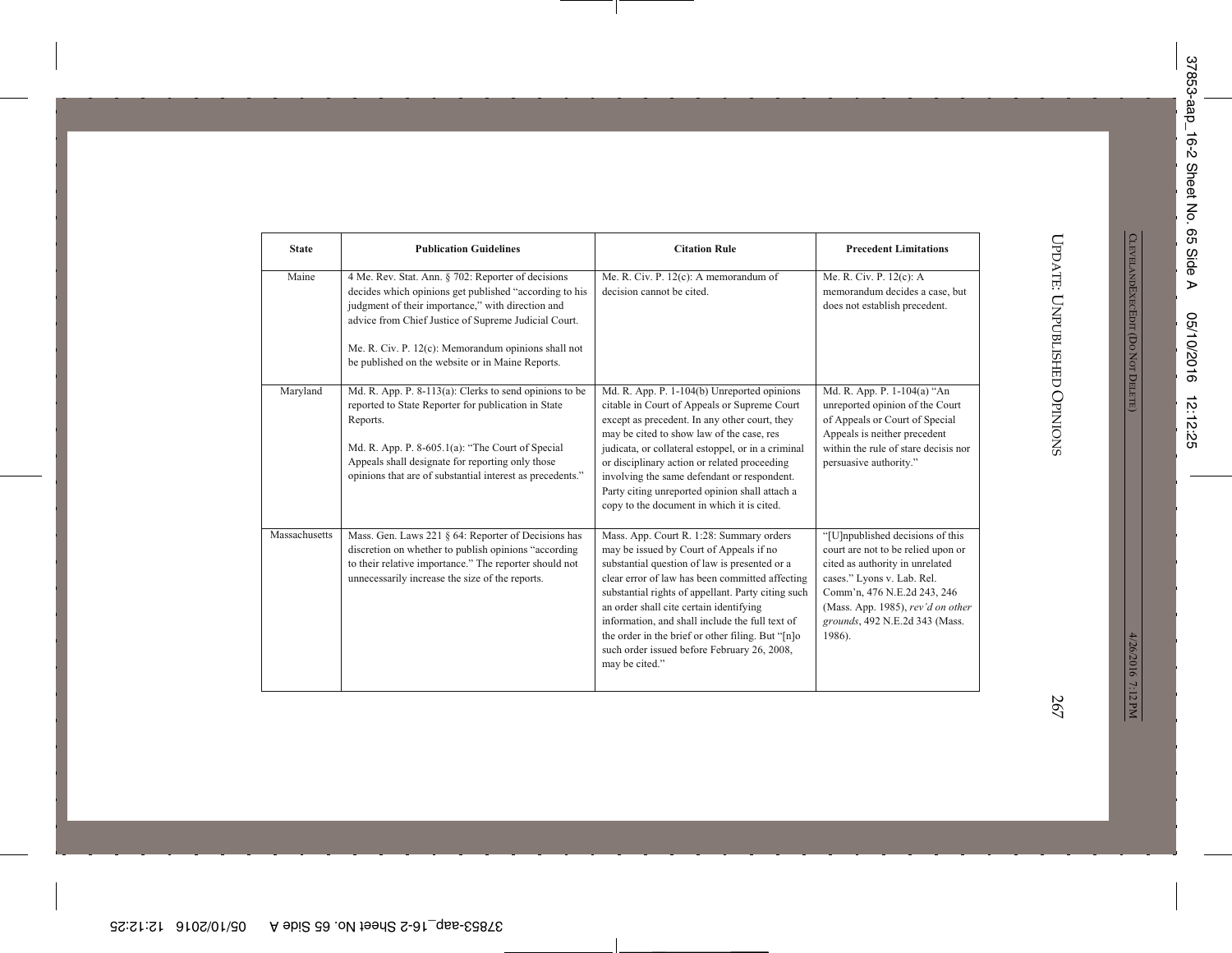| <b>State</b> | <b>Publication Guidelines</b>                                                                                                                                                                                                                                                                                                                                                                                                                                                                                                                                               | <b>Citation Rule</b>                                                                                                                                                                                                                                                                                                                                               | <b>Precedent Limitations</b>                                                                                                                                                                                                                                  |
|--------------|-----------------------------------------------------------------------------------------------------------------------------------------------------------------------------------------------------------------------------------------------------------------------------------------------------------------------------------------------------------------------------------------------------------------------------------------------------------------------------------------------------------------------------------------------------------------------------|--------------------------------------------------------------------------------------------------------------------------------------------------------------------------------------------------------------------------------------------------------------------------------------------------------------------------------------------------------------------|---------------------------------------------------------------------------------------------------------------------------------------------------------------------------------------------------------------------------------------------------------------|
| Michigan     | Mich. Ct. R. $7.215(A)$ , (D): Signed opinions are<br>published by the reporter of decisions. "A<br>memorandum opinion shall not be published. A per<br>curiam opinion shall not be published unless one of the<br>judges deciding the case directs the reporter to do so at<br>the time it is filed with the clerk." Party may request<br>publication within 21 days of opinion by filing and<br>serving letter stating reasons why opinion should be<br>published.                                                                                                        | Mich. Ct. R. $7.215(C)(1)$ : A party citing an<br>unpublished opinion must provide copies to the<br>court and all parties.                                                                                                                                                                                                                                         | Mich. Ct. R. 7.215(C)(1): "An<br>unpublished opinion is not<br>precedentially binding under the<br>rule of stare decisis."                                                                                                                                    |
| Minnesota    | Minn. Stat. § 480A.08(c): Opinions published only in<br>cases that establish new rule; overrule previous<br>decision not reviewed by Supreme Court; provide<br>procedural guidelines in interpreting statutes or rules;<br>involve significant legal issue; or would significantly<br>aid administration of justice.<br>Minn. R. App. P. $136.01(1)(a)$ : Court of Appeals shall<br>issue either a "published opinion, unpublished opinion,<br>or an order opinion."<br>Minn. Spec. R. P. Ct. App. 4: Panel decides whether to<br>publish, guided by Minn. Stat. § 480A.08. | Minn. Stat. $§$ 480A.08(3)(b): "Unpublished<br>opinions must not be cited unless the party<br>citing the unpublished opinion provides a full<br>and correct copy to all other counsel at least 48<br>hours before its use."<br>Minn. Spec. R. P. Ct. App. 4: If unpublished<br>opinion is cited in brief instead of in hearing,<br>copy must be attached to brief. | Minn. Stat. $§$ 480A.08(3)(b):<br>Unpublished opinions are not<br>precedential.<br>Minn. R. App. P. 136.01(1)(b):<br>"Unpublished opinions and order<br>opinions are not precedential<br>except as law of the case, res<br>judicata, or collateral estoppel." |
| Mississippi  | Miss. R. App. P. $35-A(a)$ , $35-B(a)$ : All written<br>opinions published. Per curiam decisions unpublished.                                                                                                                                                                                                                                                                                                                                                                                                                                                               | Miss. R. App. P. 35-A(b), 35-B(b):<br>Unpublished opinions may not be cited in any<br>communication with the court, unless the<br>unpublished opinion falls under an exception.<br>(Applies even to unpublished cases prior to<br>Nov. 1998 when old policy was abolished.)                                                                                        | Miss. R. App. P. 35-A(b), 35-<br>$B(b)$ : Unpublished opinions<br>before Nov. 1998 not precedential<br>except in continuing or related<br>litigation for res judicata,<br>collateral estoppel, or law of case.                                                |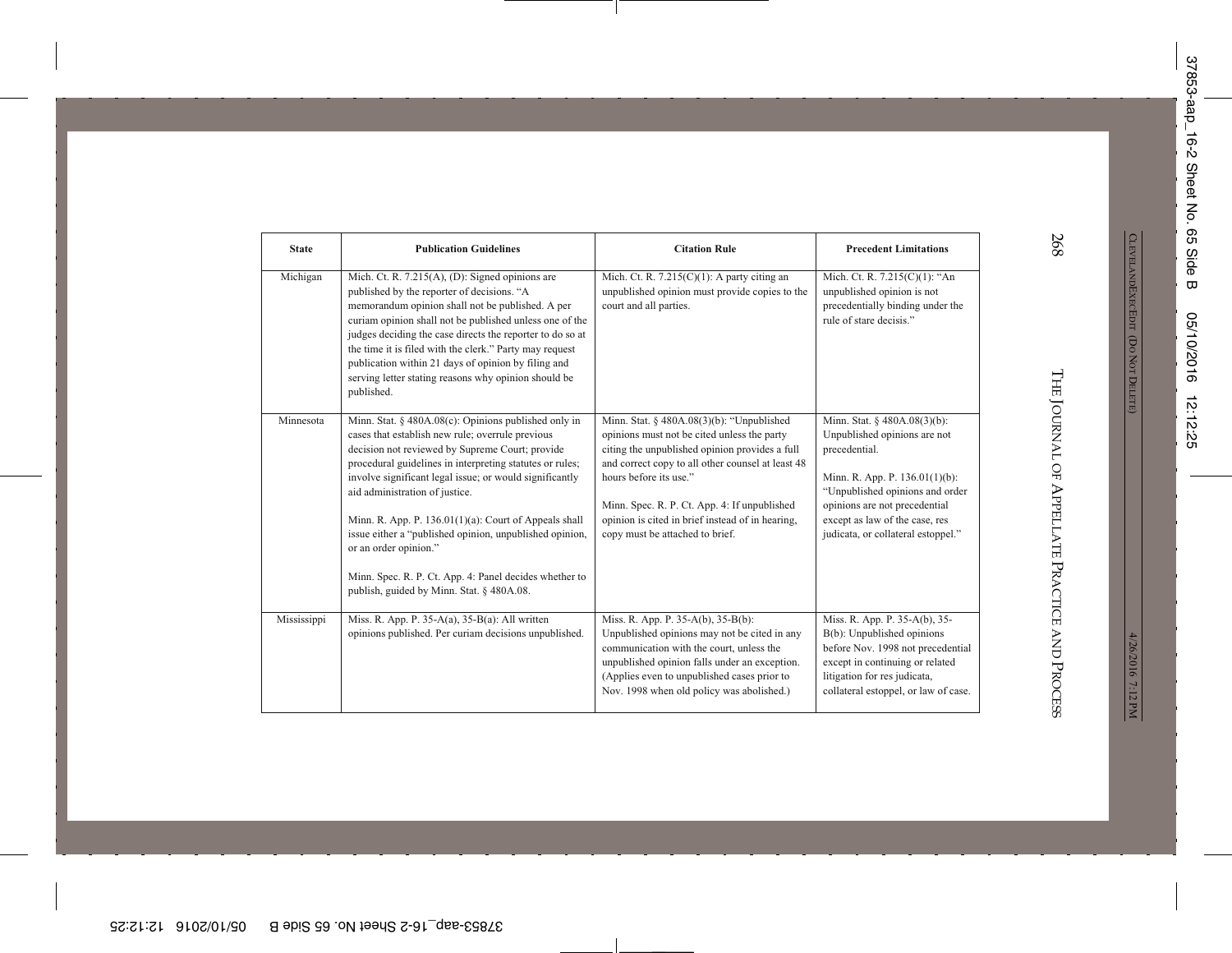| <b>State</b> | <b>Publication Guidelines</b>                                                                                                                                                                                                                                                                                                                                                                                              | <b>Citation Rule</b>                                                                                                                                                                                                                                                                                              | <b>Precedent Limitations</b>                                                                                                                                                                                                                                                  |
|--------------|----------------------------------------------------------------------------------------------------------------------------------------------------------------------------------------------------------------------------------------------------------------------------------------------------------------------------------------------------------------------------------------------------------------------------|-------------------------------------------------------------------------------------------------------------------------------------------------------------------------------------------------------------------------------------------------------------------------------------------------------------------|-------------------------------------------------------------------------------------------------------------------------------------------------------------------------------------------------------------------------------------------------------------------------------|
| Missouri     | Mo. S. Ct. R. 84.16(b): When judges believe that a<br>case will not have precedential value, then a written<br>order or memorandum opinion may be entered and not<br>published.<br>Mo. S. Ct. R. $84.17(a)(3)$ : Party may move for<br>publication, explaining why disposition of appeal has<br>precedential value, either in whole or in part.                                                                            | Mo. S. Ct. R. 84.16(b): Written orders and<br>memorandum decisions may not be cited or<br>used before the court.                                                                                                                                                                                                  | Mo. S. Ct. R. 84.16(b): Written<br>orders and memorandum orders<br>carry no precedential weight.                                                                                                                                                                              |
| Montana      | Mont. S. Ct. I.O.R. I(3)(c)(i), (ii), (iii): Supreme Court<br>may issue memorandum opinion, which is not to be<br>published, but only listed in Pacific Reporter table.<br>Mont. S. Ct. I.O.R. I(3)(d)(iii): "After all briefs have<br>been filed in any appeal, the Supreme Court by<br>unanimous action may, sua sponte, enter an order or<br>memorandum opinion reversing the judgment or order<br>of the trial court." | Mont. S. Ct. I.O.R. $I(3)(c)$ : If case presents no<br>constitutional issues or issues of first<br>impression, does not establish or modify<br>precedent, or would otherwise not be of future<br>guidance, appeal may be classified as one for a<br>noncitable opinion.                                           | Mont. S. Ct. I.O.R. $I(3)(c)$ : If case<br>presents no constitutional issues<br>or issues of first impression, does<br>not establish or modify precedent,<br>or would otherwise not be of<br>future guidance, appeal may be<br>classified as one for a noncitable<br>opinion. |
| Nebraska     | Neb. Ct. R. § 2-112(A), § 2-102(A): "The court will<br>prepare a written opinion in cases where the court<br>believes explanation of its decision is required or that<br>the case is of value as a precedent." (Identical rules<br>applying to Supreme Court and Court of Appeals.)                                                                                                                                        | Neb. Ct. R. $\S$ 2-102(E)(4): Only Court of<br>Appeals opinions designated "for permanent<br>publication" can be cited. Other opinions and<br>memorandum opinions can only be cited<br>"when such case is related, by identity between<br>the parties or causes of action, to the case then<br>before the court." | Neb. Ct. R. § 2-112(A), § 2-<br>$102(A)$ : Opinion written only if<br>necessary to explain decision or<br>case deemed to be "of value as a<br>precedent," suggesting that<br>written opinions may be<br>precedential.                                                         |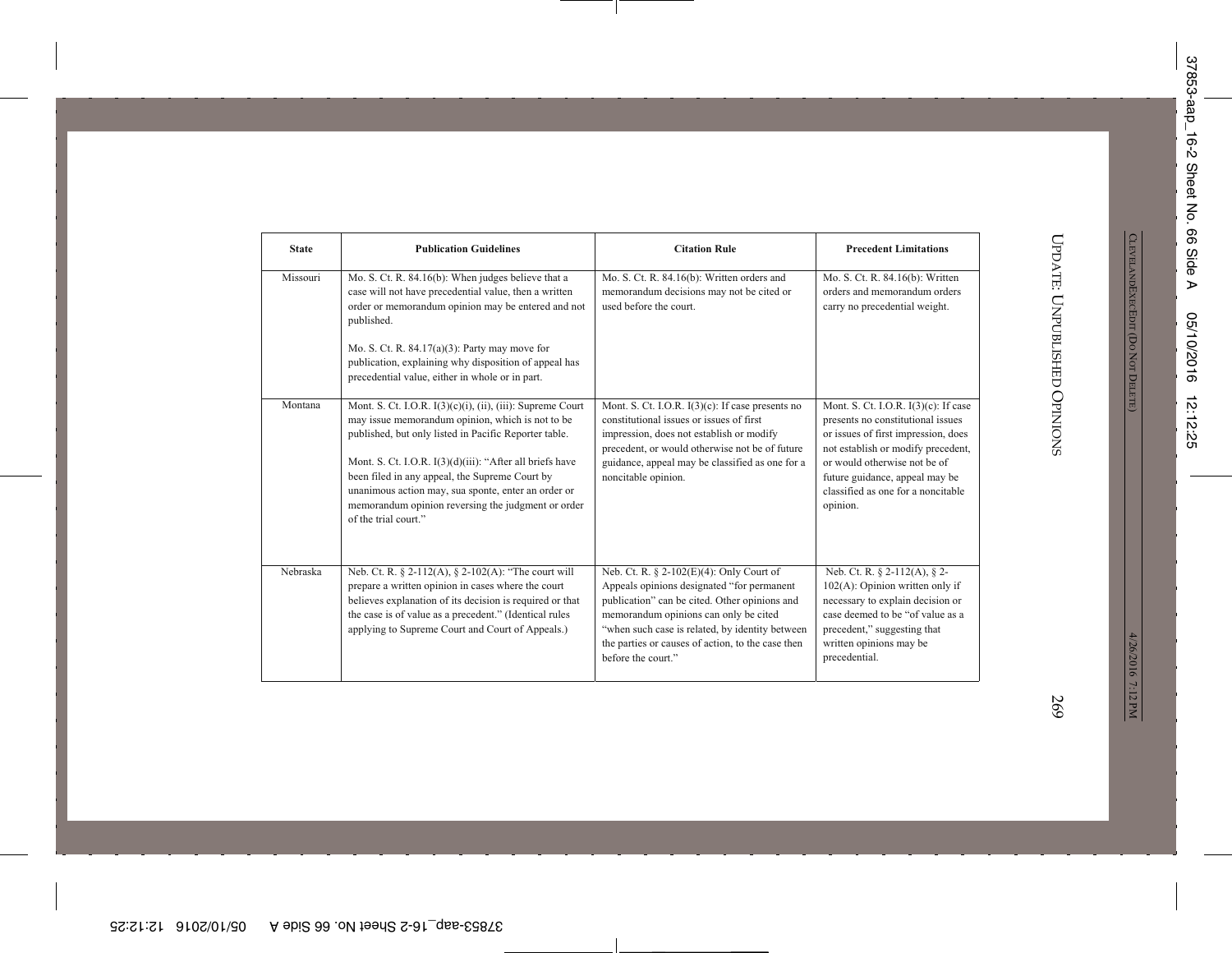| <b>State</b>     | <b>Publication Guidelines</b>                                                                                                                                                                                                                                                                                                               | <b>Citation Rule</b>                                                                                                                                                                                                                                                                                                                                                                                                         | <b>Precedent Limitations</b>                                                                                                                                                                                                                                                                                                                   |
|------------------|---------------------------------------------------------------------------------------------------------------------------------------------------------------------------------------------------------------------------------------------------------------------------------------------------------------------------------------------|------------------------------------------------------------------------------------------------------------------------------------------------------------------------------------------------------------------------------------------------------------------------------------------------------------------------------------------------------------------------------------------------------------------------------|------------------------------------------------------------------------------------------------------------------------------------------------------------------------------------------------------------------------------------------------------------------------------------------------------------------------------------------------|
| Nevada           | Nev. R. App. P. $36(c)(1)$ , $36(f)$ : Opinions are printed<br>in Nevada Reports if they present issues of first<br>impression, significantly change understanding of law,<br>or involve issue of public importance. Any interested<br>person may move court to "reissue" unpublished<br>disposition or order as "opinion to be published." | Nev. Sup. Ct. R. 123: Unpublished opinions<br>cannot be cited unless falling under one of the<br>precedent exceptions.<br>Nev. R. App. P. $36(c)(3)$ : Unpublished<br>opinions citable for persuasive value, but citing<br>party must cite database, if available, and<br>docket number and filing date. Citing party<br>must serve copy on party without counsel.                                                           | Nev. R. App. P. 36(c)(5):<br>Unpublished opinion not<br>precedent except in later<br>proceeding of same case, in<br>related case, or elsewhere for<br>issue or claim preclusion or to<br>establish law of the case.                                                                                                                            |
| New<br>Hampshire | N.H. S. Ct. R. 25(1): Supreme Court can issue a<br>summary disposition without publication when there is<br>no substantial issue of law, the trial court sufficiently<br>explained the issues, and the like.                                                                                                                                | N.H. S. Ct. R. 20(2): Orders in cases decided<br>without opinion citable, but must be identified<br>as non-precedential and also identified by<br>court, docket number, and date.<br>N.H. S. Ct. R. 12-D(3): Orders in cases<br>decided without opinion as part of expedited-<br>docket process are citable, but must be<br>identified as non-precedential and must also be<br>identified by court, docket number, and date. | N.H. S. Ct. R. 25(5): "Cases<br>summarily disposed of under this<br>rule shall not be regarded as<br>establishing precedent"<br>N.H. S. Ct. R. 20(2): Non-<br>precedential order controlling as<br>to claim preclusion, law of the<br>case and similar issues involving<br>parties or facts of case in which<br>non-precedential order issued. |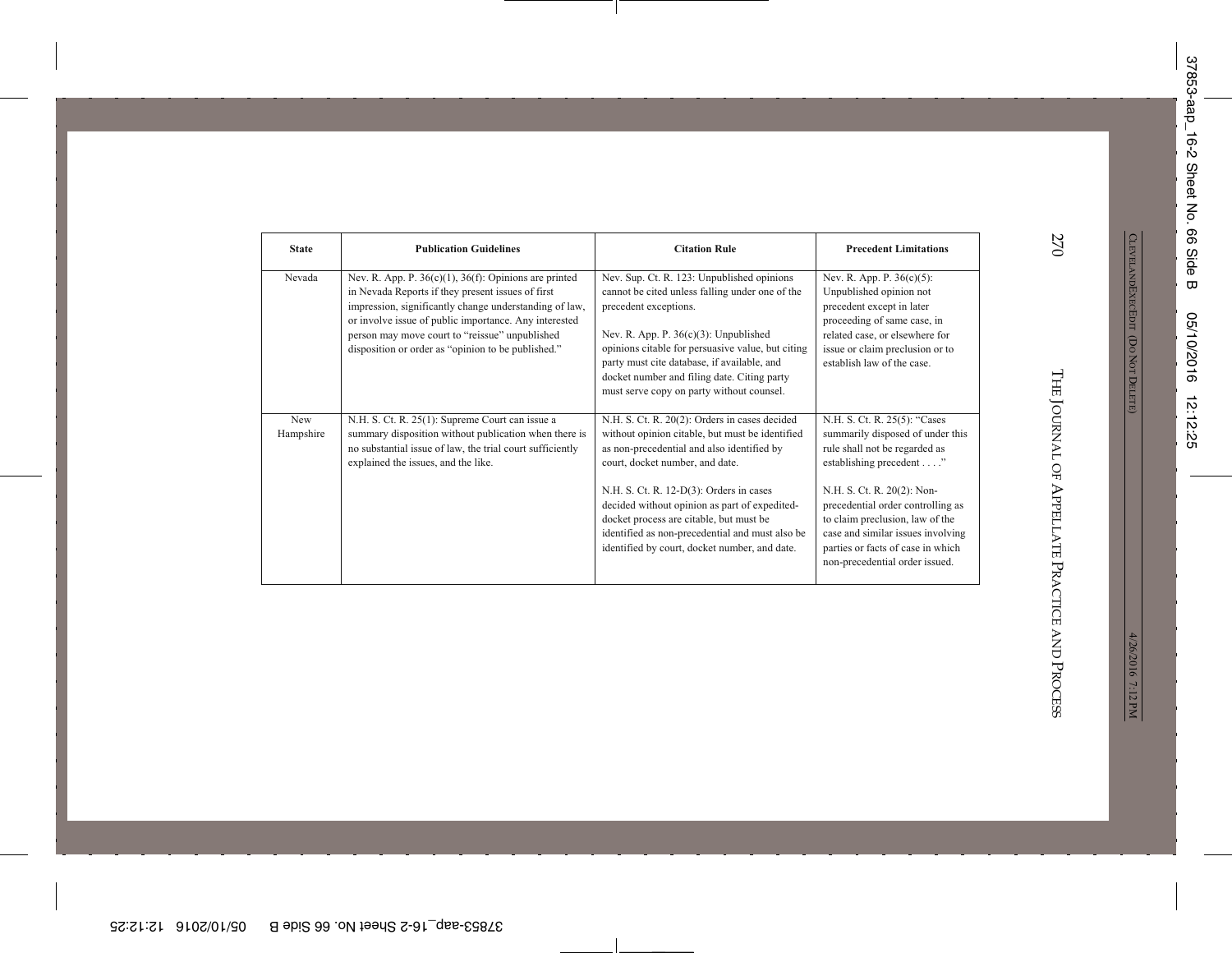| <b>State</b> | <b>Publication Guidelines</b>                                                                                                                                                                                                                                                                                                                                                                                                                                                                                                                                                                                                                                                                                                                                                                         | <b>Citation Rule</b>                                                                                                                                                                                                                                                                                                                                                                                                                                                    | <b>Precedent Limitations</b>                                                                                                                                                                                            |
|--------------|-------------------------------------------------------------------------------------------------------------------------------------------------------------------------------------------------------------------------------------------------------------------------------------------------------------------------------------------------------------------------------------------------------------------------------------------------------------------------------------------------------------------------------------------------------------------------------------------------------------------------------------------------------------------------------------------------------------------------------------------------------------------------------------------------------|-------------------------------------------------------------------------------------------------------------------------------------------------------------------------------------------------------------------------------------------------------------------------------------------------------------------------------------------------------------------------------------------------------------------------------------------------------------------------|-------------------------------------------------------------------------------------------------------------------------------------------------------------------------------------------------------------------------|
| New Jersey   | N.J. Ct. R. 1:36-2(a), (c), (d): All Supreme Court<br>opinions published, but opinions of Appellate Division<br>published only upon direction of issuing panel. Any<br>person may request publication by letter to Committee<br>on Opinions explaining basis of request by showing<br>that opinion involves substantial constitutional<br>question; determines important new question; changes,<br>reverses, questions, or criticizes established principle;<br>determines question not recently considered; is based<br>on procedure never before determined; is of continuing<br>public interest and importance; resolves apparent<br>conflict; or constitutes significant contribution to legal<br>literature as historical review, description of legislative<br>history, or collection of cases. | N.J. Ct. R. 1:36-3: Courts generally do not cite<br>unpublished opinions unless reported in<br>administrative reporter or if required by<br>concerns of res judicata, collateral estoppel,<br>single-controversy doctrine or similar<br>principle. Counsel shall not cite an unpublished<br>opinion without serving court and all parties<br>with copies of opinion and all contrary<br>unpublished opinions known to counsel                                           | N.J. Ct. R. 1:36-3: "No<br>unpublished opinion shall<br>constitute precedent or be binding<br>on any court." But unpublished<br>opinions may be used for res<br>judicata, collateral estoppel, or<br>similar principle. |
| New Mexico   | N.M. R. App. P. 12-405(A) The appellate court does<br>not have to publish opinions, but may use unpublished<br>orders, decisions, or memorandum opinions instead.                                                                                                                                                                                                                                                                                                                                                                                                                                                                                                                                                                                                                                     | N.M. R. App. P. 12-405(A), (D) Non-<br>precedential cases may be used persuasively,<br>but any citation to a non-precedential<br>disposition from any jurisdiction shall indicate<br>that the disposition is non-precedential or<br>unpublished, and if a party cites a non-<br>precedential disposition that is unavailable in a<br>publically accessible electronic database, the<br>party shall separately file and serve a copy with<br>paper in which it is cited. | N.M. R. App. P. 12-405(C)<br>Unpublished orders, decisions, or<br>memorandum opinions are not<br>precedential.                                                                                                          |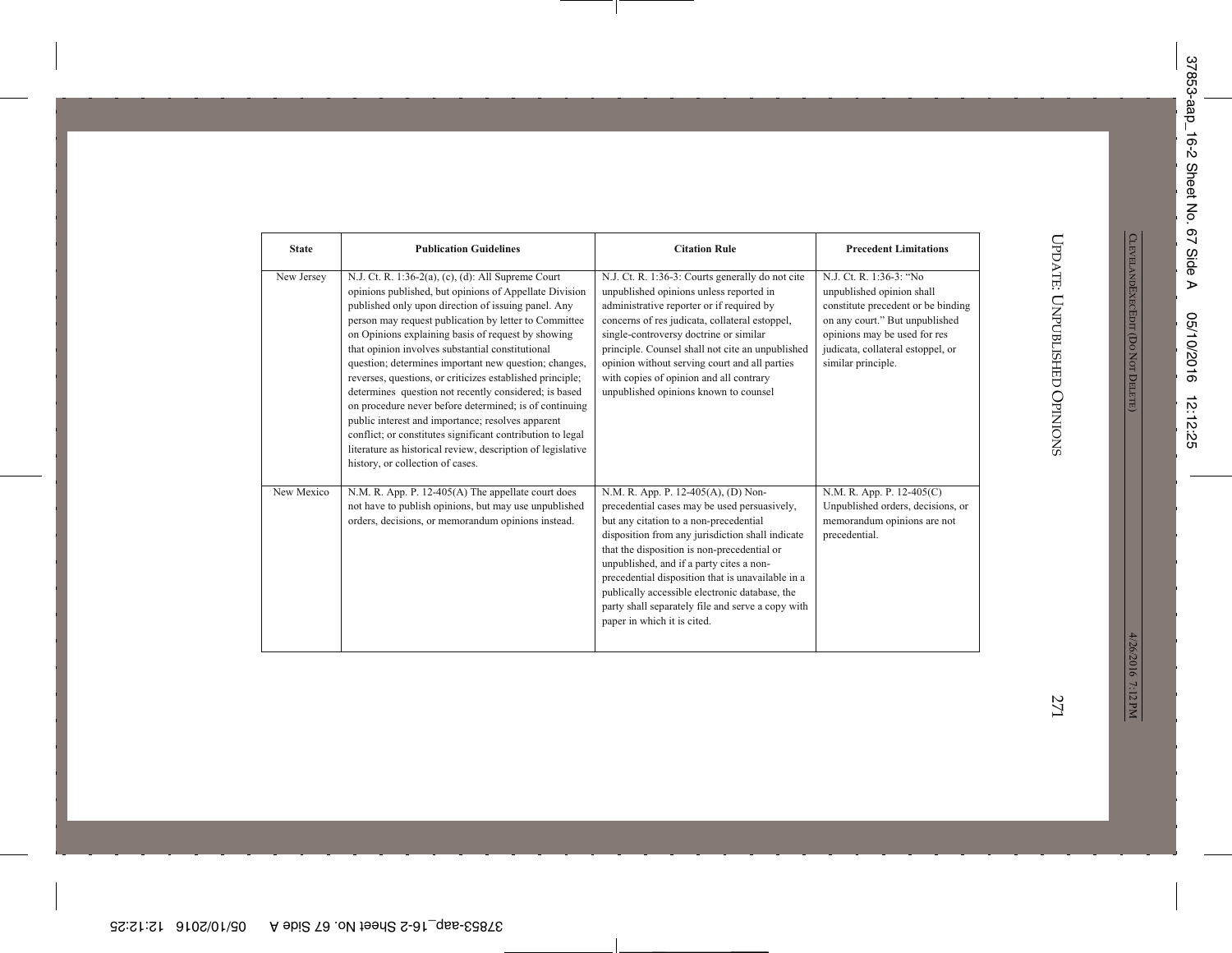| <b>State</b>      | <b>Publication Guidelines</b>                                                                                                                                                                                                                                                                                                                                                                                                                     | <b>Citation Rule</b>                                                                                                                                                                                                        | <b>Precedent Limitations</b>                                                                                                                                                                                                                                         |
|-------------------|---------------------------------------------------------------------------------------------------------------------------------------------------------------------------------------------------------------------------------------------------------------------------------------------------------------------------------------------------------------------------------------------------------------------------------------------------|-----------------------------------------------------------------------------------------------------------------------------------------------------------------------------------------------------------------------------|----------------------------------------------------------------------------------------------------------------------------------------------------------------------------------------------------------------------------------------------------------------------|
| New York          | N.Y. Ct. R. § 7300.6: Published opinions should be<br>concisely written and add to the legal discussion of<br>matters beyond those of interest only to the parties.<br>N.Y. C.P.L.R. 5522(a): "A court reversing or<br>modifying a judgment or order without opinion shall<br>briefly state the grounds of its decision."                                                                                                                         | No rule.                                                                                                                                                                                                                    | No rule.                                                                                                                                                                                                                                                             |
| North<br>Carolina | N.C. R. App. P. 30(e)(1), (2), (4): Court of Appeals<br>does not have to publish all opinions. If the case has<br>no value as precedent, it need not be published.<br>Unpublished opinions are posted on the court system's<br>website and listed by only caption and decision in the<br>official reporter. Any party may move to request<br>publication.                                                                                         | N.C. R. App. P. 30(e)(3): Citation of<br>unpublished opinions is disfavored. Party<br>citing unpublished opinion must provide a<br>copy of the unpublished opinion to other<br>parties and indicate that it is unpublished. | N.C. R. App. P. 30(e)(3):<br>Unpublished Court of Appeals<br>decisions are not "controlling"<br>legal authority," but may be used<br>for claim preclusion, issue<br>preclusion, or law of the case, and<br>may also be used if no published<br>opinion is available. |
| North Dakota      | N.D. Sup. Ct. Admin. R. 27(14(c): Court of Appeals<br>opinion may be published only if it establishes new<br>rules of law, impacts public policy, explains existing<br>law, has a different fact pattern, resolves conflict, or is<br>a valuable contribution to legal literature. Published<br>opinions include concurrences and dissents.<br>N.D. R. App. P. 35.1: Court may issue summary<br>opinions, which are published in table form only. | No rule.                                                                                                                                                                                                                    | No rule.                                                                                                                                                                                                                                                             |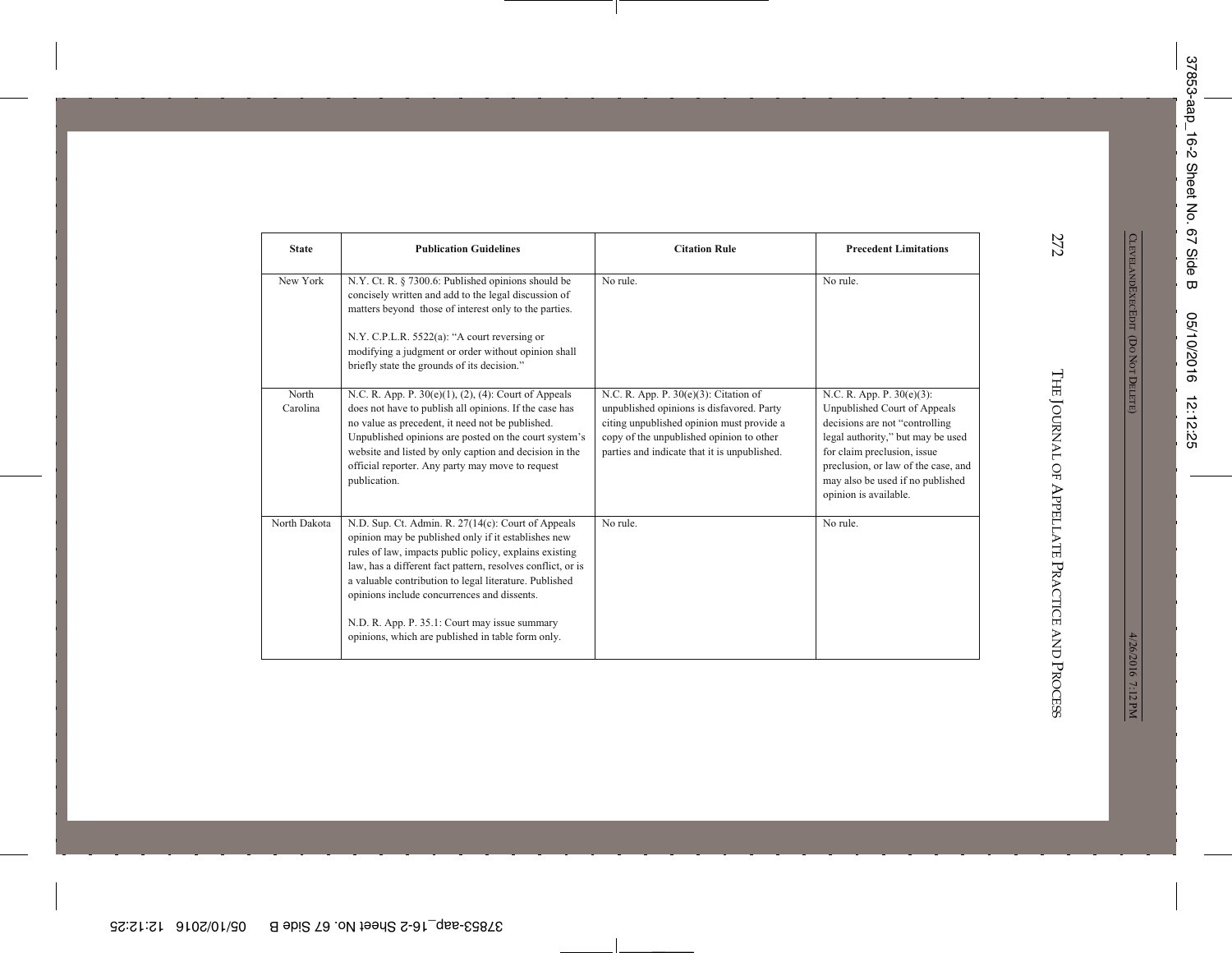| <b>State</b> | <b>Publication Guidelines</b>                                                                                                                                                                                                                                                                                                                                                                                                                                                                                                                    | <b>Citation Rule</b>                                                                                                                                                                                                                                                                                                                                              | <b>Precedent Limitations</b>                                                                                                                                                                                                                                                                 |
|--------------|--------------------------------------------------------------------------------------------------------------------------------------------------------------------------------------------------------------------------------------------------------------------------------------------------------------------------------------------------------------------------------------------------------------------------------------------------------------------------------------------------------------------------------------------------|-------------------------------------------------------------------------------------------------------------------------------------------------------------------------------------------------------------------------------------------------------------------------------------------------------------------------------------------------------------------|----------------------------------------------------------------------------------------------------------------------------------------------------------------------------------------------------------------------------------------------------------------------------------------------|
| Ohio         | Ohio Rep. Op. R. 2.1, 3.3: All opinions shall be<br>reported in the bound volumes and on the Supreme<br>Court's website.                                                                                                                                                                                                                                                                                                                                                                                                                         | Ohio Rep. Op. R. 3.4: Unpublished opinions<br>issued after May 1, 2002, may be cited as legal<br>authority.                                                                                                                                                                                                                                                       | Ohio Rep. Op. R. 3.4: Opinions<br>issued after May 1, 2002, may be<br>cited as legal authority. Courts<br>will give them appropriate weight<br>"without regard to whether they<br>are published."                                                                                            |
|              |                                                                                                                                                                                                                                                                                                                                                                                                                                                                                                                                                  |                                                                                                                                                                                                                                                                                                                                                                   | Ohio Rep. Op. R. 3.1: Orders on<br>procedural matters, orders<br>without opinions, and judgment<br>entries are not "opinions."                                                                                                                                                               |
| Oklahoma     | Okla. S. Ct. R. 1.200(b)(2), (c), (e): Party or other<br>interested person who believes that opinion not<br>designated for publication has substantial precedential<br>value may move for publication. Opinions published<br>only if they add to or clarify existing law and if a<br>majority of judges involved decide that case should be<br>published. Memorandum opinions marked "not for<br>official publication," and are not published in bar<br>journal or on state court network's website, which is<br>official publisher of opinions. | Okla. S. Ct. R. 1.200(c)(5): Unpublished<br>opinions may not be cited except to support res<br>judicata, collateral estoppel, or law of the case.<br>Okla. Ct. Crim. App. R. 3.5(C)(3): Parties may<br>cite to unpublished cases if no published case<br>is available. Citing party must provide copies<br>of the unpublished opinion to all parties<br>involved. | Okla. S. Ct. R. 1.200(c)(5):<br>Unpublished opinions are not<br>precedent, and can be used only<br>for res judicata, collateral<br>estoppel, or law of the case.<br>Okla. Ct. Crim. App. R.<br>$3.5(C)(3)$ : "In all instances, an<br>unpublished decision is not<br>binding on this Court." |
| Oregon       | Or. Rev. Stat. § 19.435: Supreme Court and Court of<br>Appeals may decide when to issue full opinions or<br>memorandum opinions.                                                                                                                                                                                                                                                                                                                                                                                                                 | Or. R. App. P. 5.20(5): "Cases affirmed<br>without opinion by the Court of Appeals<br>should not be cited as authority."                                                                                                                                                                                                                                          | Or. R. App. P. 5.20(5): "Cases<br>affirmed without opinion by the<br>Court of Appeals should not be<br>cited as authority."                                                                                                                                                                  |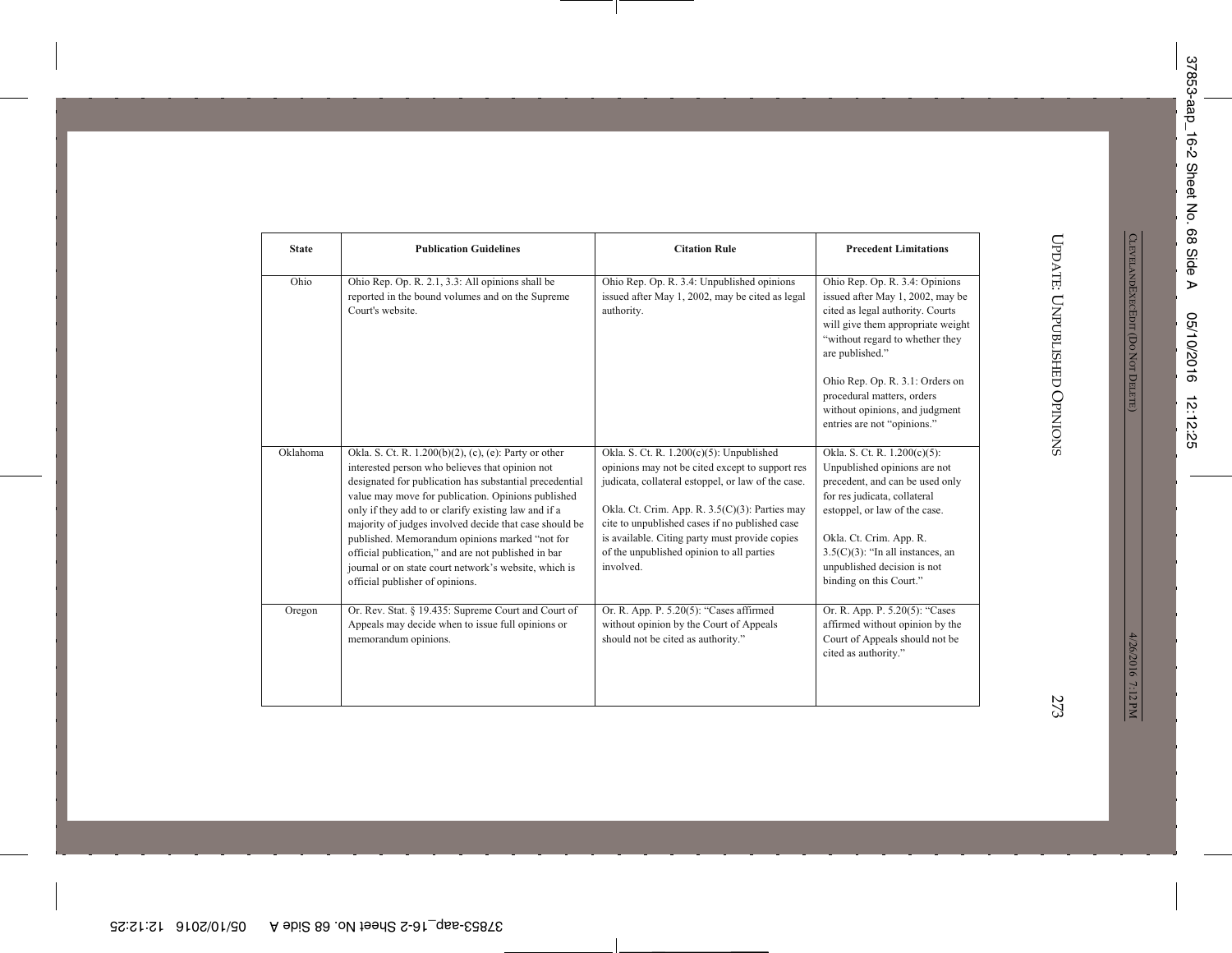| Pennsylvania<br>Pa. S. Ct. I.O.P. § 65.37(a):<br>Pa. S. Ct. I.O.P. § 3(c): Supreme Court may issue per<br>Pa. R. App. P. 2133: If citing an unpublished<br>curiam order when decision does not establish new<br>case, citing party to "reproduce a copy thereof,<br>Unreported opinions may be cited<br>giving the name of the judge or other official<br>under the law of the case, res<br>rule; does not alter, modify, criticize or clarify an<br>existing rule; does not apply established rule to novel<br>who rendered opinion or other determination<br>judicata, or collateral estoppel; or<br>facts; does not constitute only binding precedent on<br>and the date of its filing."<br>in a later proceeding involving<br>particular point; does not involve a legal issue of<br>the same defendant.<br>continuing public interest; or if court decides it<br>appropriate in other circumstances.<br>Pa. S. Ct. I.O.P. $\S$ 5(a): Same provisions as 3(c), but<br>specifically applicable to non-capital direct appeals.<br>210 Pa. Code § $65.37(B)$ : A party may seek<br>conversion of unpublished order to published opinion<br>by motion; trial judge may request publication by<br>appellate panel; or appellate panel may publish sua<br>sponte.<br>Supreme Court does not issue unpublished opinions,<br>but can cite memorandum opinions issued by other |
|---------------------------------------------------------------------------------------------------------------------------------------------------------------------------------------------------------------------------------------------------------------------------------------------------------------------------------------------------------------------------------------------------------------------------------------------------------------------------------------------------------------------------------------------------------------------------------------------------------------------------------------------------------------------------------------------------------------------------------------------------------------------------------------------------------------------------------------------------------------------------------------------------------------------------------------------------------------------------------------------------------------------------------------------------------------------------------------------------------------------------------------------------------------------------------------------------------------------------------------------------------------------------------------------------------------------------------------------------------------------------|
| courts. See, e.g., Commonwealth v. Noel, 104 A.3d<br>1156, 1170 (Pa. 2014) (citing Superior Court case                                                                                                                                                                                                                                                                                                                                                                                                                                                                                                                                                                                                                                                                                                                                                                                                                                                                                                                                                                                                                                                                                                                                                                                                                                                                    |
| reported only in table form).<br>Puerto Rico<br>No rule.<br>No rule.<br>No rule.                                                                                                                                                                                                                                                                                                                                                                                                                                                                                                                                                                                                                                                                                                                                                                                                                                                                                                                                                                                                                                                                                                                                                                                                                                                                                          |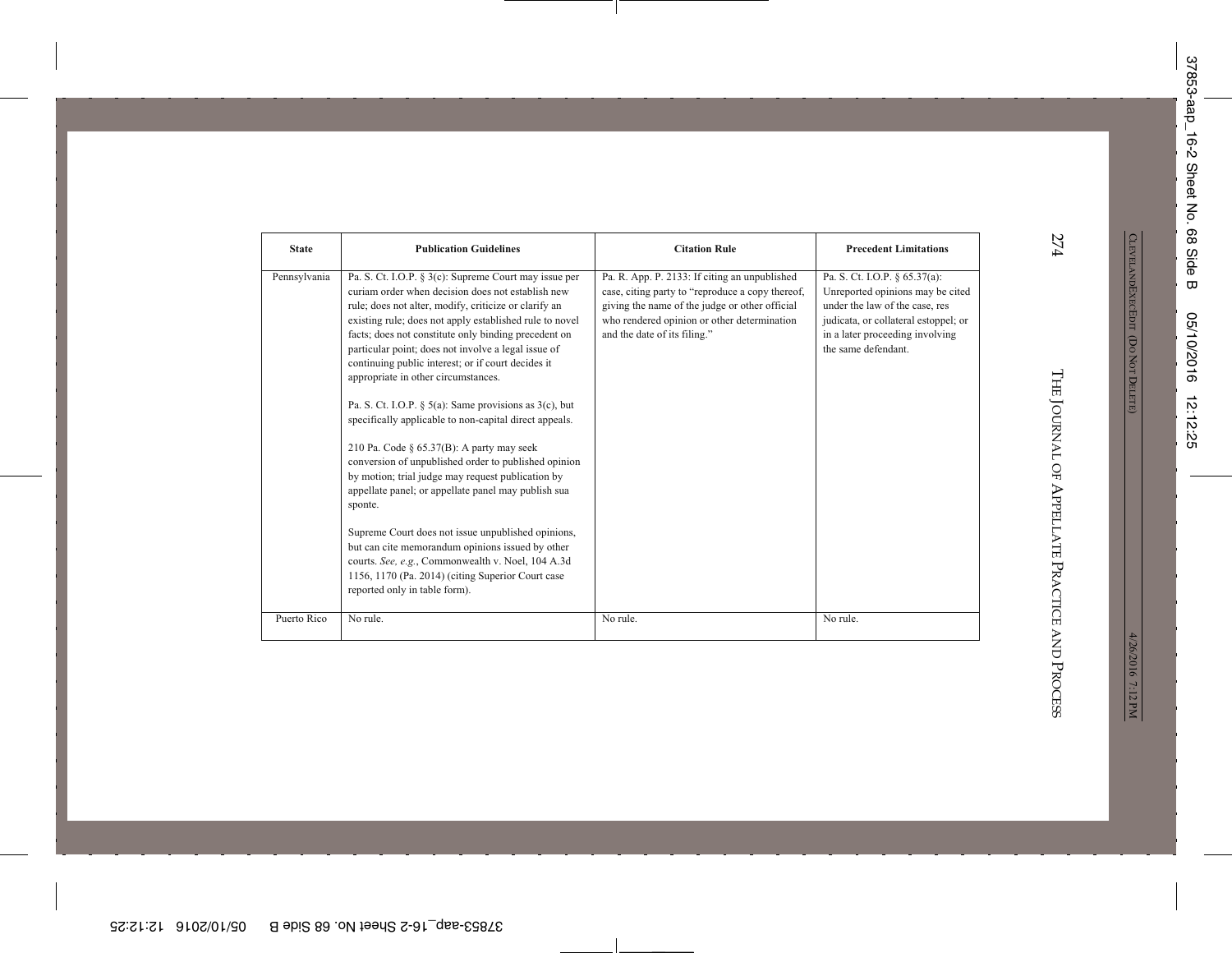| <b>State</b>      | <b>Publication Guidelines</b>                                                                                                                                                                                                                                                                                                                                                                                                                                                                                                                                                                                                                                                                                         | <b>Citation Rule</b>                                                                                                                                                        | <b>Precedent Limitations</b>                                                                                                                                                                                                                                                                                      |
|-------------------|-----------------------------------------------------------------------------------------------------------------------------------------------------------------------------------------------------------------------------------------------------------------------------------------------------------------------------------------------------------------------------------------------------------------------------------------------------------------------------------------------------------------------------------------------------------------------------------------------------------------------------------------------------------------------------------------------------------------------|-----------------------------------------------------------------------------------------------------------------------------------------------------------------------------|-------------------------------------------------------------------------------------------------------------------------------------------------------------------------------------------------------------------------------------------------------------------------------------------------------------------|
| Rhode Island      | R.I. Pub. Laws § 8-1-3: Supreme Court to write<br>opinions in all cases involving novel points of law,<br>procedure, or practice, or of sufficient importance to<br>warrant written opinions. Opinions posted on Supreme<br>Court website.                                                                                                                                                                                                                                                                                                                                                                                                                                                                            | R.I. S. Ct. R. 16(j) "Unpublished orders will<br>not be cited by the Court in its opinions and<br>such orders will not be cited by counsel in their<br>briefs."             | R.I. S. Ct. R. 16(j) "Unpublished<br>orders shall have no precedential<br>effect."                                                                                                                                                                                                                                |
| South<br>Carolina | S.C. R. App. Practice 220(a): The Supreme Court may<br>use published opinions or memorandum opinions.<br>Published opinions appear in official reports.<br>S.C. R. App. Practice 220(b)(1): Supreme Court may<br>issue memorandum opinion granting appropriate relief<br>when, in unanimous decision, the Supreme Court<br>determines that a published opinion would have no<br>precedential value and judgment of trial court is based<br>on findings of fact which are or are not clearly<br>erroneous; evidence to support a jury verdict is or is<br>not insufficient; order of administrative agency is or is<br>not supported by such quantum of evidence as<br>prescribed by law; or no error of law appears." | S.C. R. App. Practice 268(d)(2): Memorandum<br>opinions and unpublished orders should not be<br>cited except in proceedings in which they are<br>directly involved.         | S.C. R. App. P. 220(a):<br>Memorandum opinions have no<br>precedential value.<br>S.C. R. App. P. 268(d)(2):<br>Memorandum opinions and<br>unpublished orders have no<br>precedential value.                                                                                                                       |
| South Dakota      | S.D. R. App. P. 15-26A-87.1 (A): Supreme court<br>decides whether to publish opinion or issue a<br>memorandum opinion or order.                                                                                                                                                                                                                                                                                                                                                                                                                                                                                                                                                                                       | S.D. R. App. P. 15-26A-87.1(E):<br>Memorandum decisions and orders shall not be<br>cited in briefs or court documents unless under<br>one of several enumerated exceptions. | S.D. R. App. P. 15-26A-87.1(E):<br>Memorandum decision is<br>precedential only when it<br>establishes "law of the case, res<br>judicata or collateral estoppel, or<br>in a criminal action or proceeding<br>involving the same defendant or a<br>disciplinary action or proceeding<br>involving the same person." |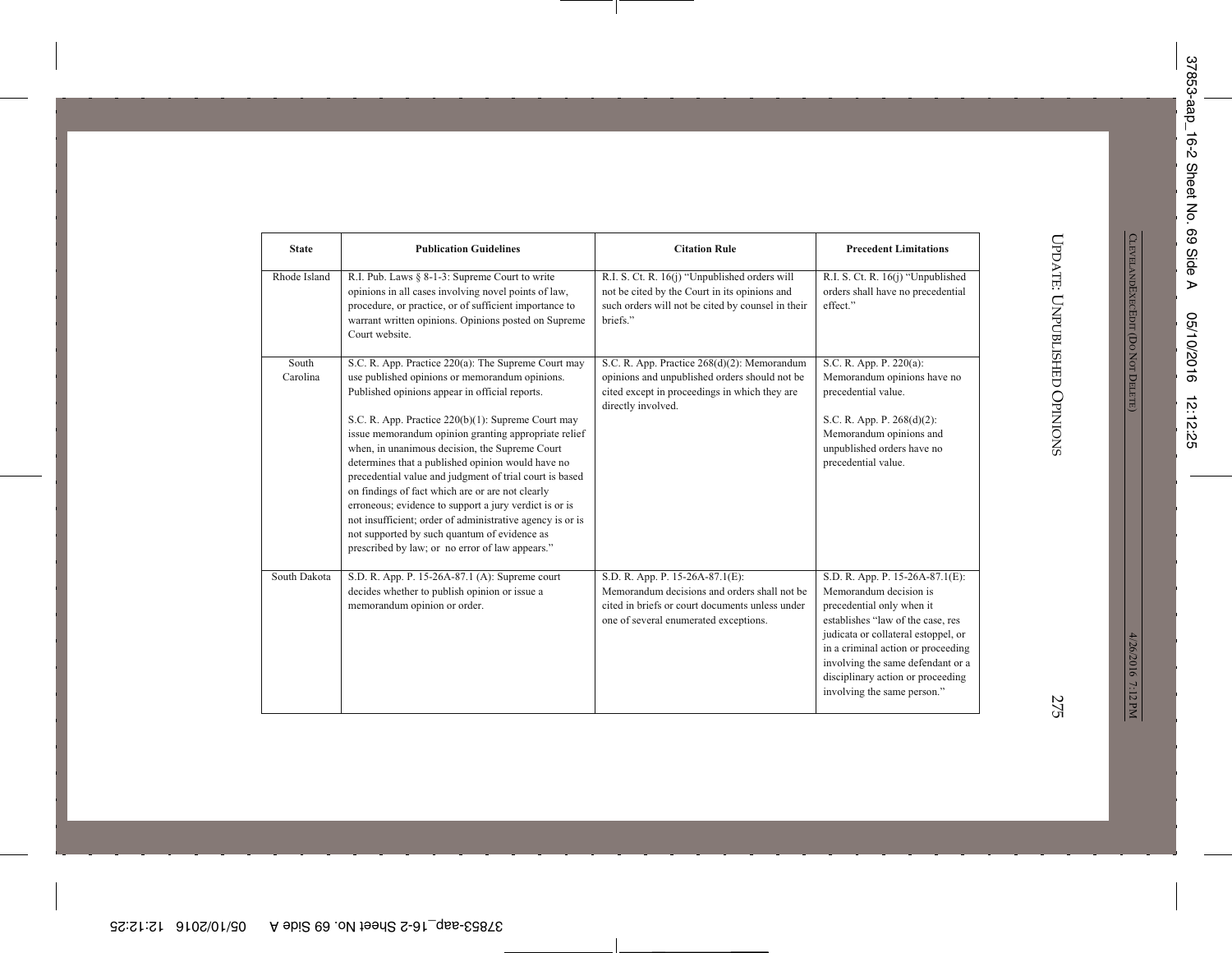| <b>State</b> | <b>Publication Guidelines</b>                                                                                                                                                                                                                                                                                                                                                                                                                                                                                                                                                                                                  | <b>Citation Rule</b>                                                                                                                                                                                                                                                                                                                                                                                                                                                                                                      | <b>Precedent Limitations</b>                                                                                                                                                                                                                                                                                                                                                                                                                                                                                              |
|--------------|--------------------------------------------------------------------------------------------------------------------------------------------------------------------------------------------------------------------------------------------------------------------------------------------------------------------------------------------------------------------------------------------------------------------------------------------------------------------------------------------------------------------------------------------------------------------------------------------------------------------------------|---------------------------------------------------------------------------------------------------------------------------------------------------------------------------------------------------------------------------------------------------------------------------------------------------------------------------------------------------------------------------------------------------------------------------------------------------------------------------------------------------------------------------|---------------------------------------------------------------------------------------------------------------------------------------------------------------------------------------------------------------------------------------------------------------------------------------------------------------------------------------------------------------------------------------------------------------------------------------------------------------------------------------------------------------------------|
| Tennessee    | Tenn. R. Ct. Crim. App. 19(1): Opinion published only<br>if it establishes new rule, impacts public policy,<br>explains existing law, has a different fact pattern,<br>resolves conflict, or is a valuable contribution to legal<br>literature.<br>Tenn. S. Ct. R. $4(A)(2)$ : "Unless explicitly designated<br>'Not For Publication,' all opinions of the Tennessee<br>Supreme Court shall be published in the official<br>reporter. Concurring and dissenting opinions shall be<br>published along with the majority opinion."<br>Tenn. Ct. App. R. 10: Memorandum opinions of Court<br>of Appeals "shall not be published." | Tenn. R. Ct. Crim. App. 19 (4): "The citation<br>to an unpublished opinion shall include either a<br>notation that no appeal to the Tennessee<br>Supreme Court has been filed or a notation of<br>the date and action taken by the Tennessee<br>Supreme Court in ruling upon an application<br>for permission to appeal."<br>Tenn. S. Ct. R. 4(E)(2): Unpublished opinions<br>generally not to be cited by judges or litigants.<br>Tenn. Ct. App. R. 10: Memorandum opinions<br>of Court of Appeals "shall not be cited." | Tenn. R. Ct. Crim. App. 19 (4):<br>Unpublished opinions may be<br>cited in briefs and court<br>documents.<br>Tenn. S. Ct. R. $4(G)(1)$ :<br>Unpublished opinions controlling<br>on law of the case, res judicata,<br>collateral estoppel, or in a post-<br>conviction criminal case for the<br>same defendant. Otherwise,<br>unpublished opinions are<br>persuasive.<br>Tenn. Ct. App. R. 10:<br>Memorandum opinions of Court<br>of Appeals "shall not be cited or<br>relied on for any reason in any<br>unrelated case." |
| Texas        | Tex. R. App. P. 47: Every case decided by either<br>opinion or memorandum. All opinions and memoranda<br>in civil cases decided after Jan. 1, 2003, shall be<br>published. Court must decide whether to publish<br>opinions and memoranda in criminal cases decided<br>after Jan. 1, 2003.                                                                                                                                                                                                                                                                                                                                     | Tex. R. App. P. 47, cmt.: No prohibition<br>against the citation of opinions or memoranda<br>issued after Jan. 1, 2003.                                                                                                                                                                                                                                                                                                                                                                                                   | Tex. R. App. P. 47, cmt.: "All<br>opinions and memorandum<br>opinions in civil cases issued after<br>the 2003 amendment have<br>precedential value. The<br>provisions governing citation of<br>unpublished opinions in criminal<br>cases are substantively<br>unchanged. "                                                                                                                                                                                                                                                |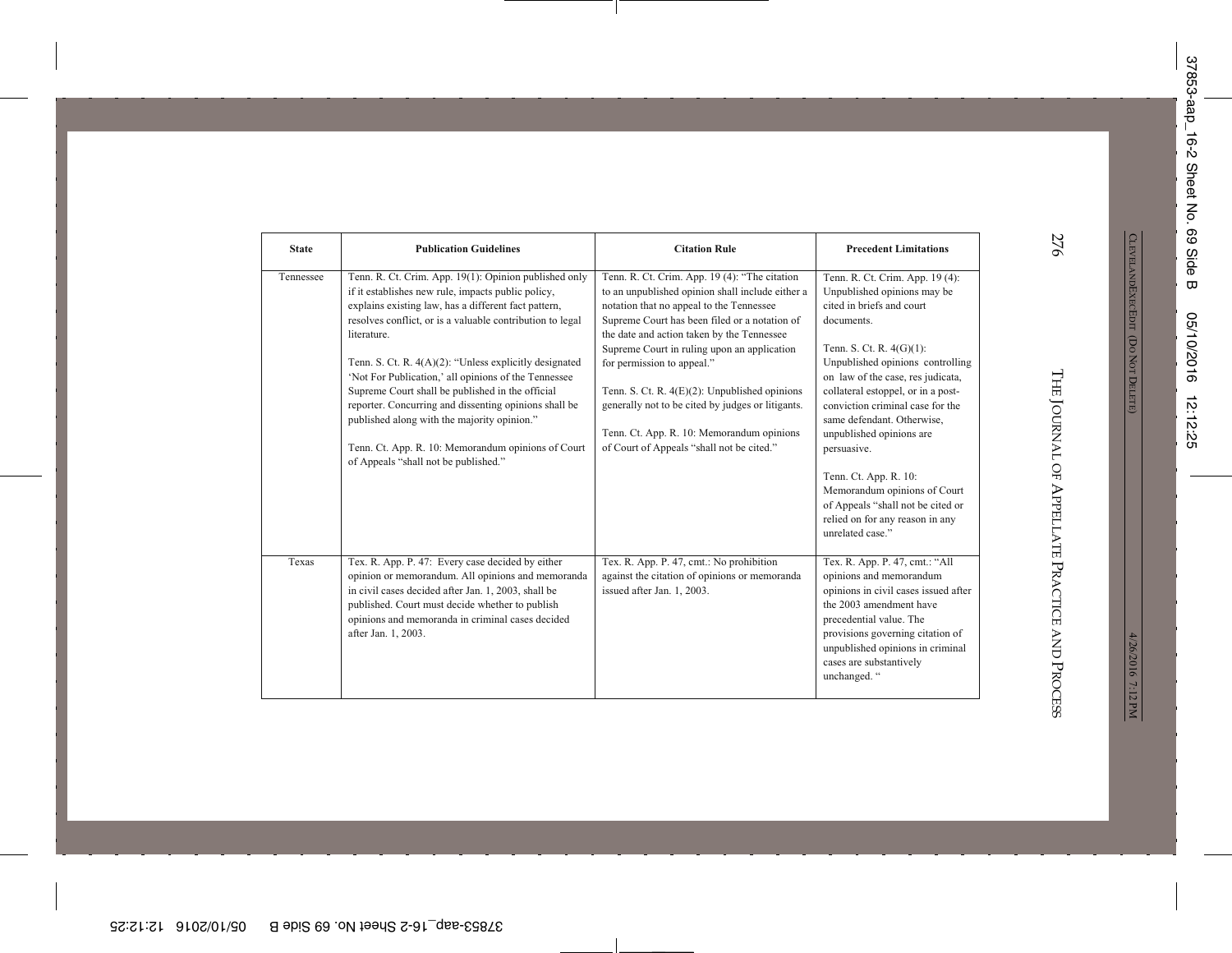| <b>State</b>   | <b>Publication Guidelines</b>                                                                                                                                                                                                                                                                                                                                                                                                      | <b>Citation Rule</b>                                                                                                                                                                                                                                                                                                                                                                                | <b>Precedent Limitations</b>                                                                                                                                                                                                                                                        |
|----------------|------------------------------------------------------------------------------------------------------------------------------------------------------------------------------------------------------------------------------------------------------------------------------------------------------------------------------------------------------------------------------------------------------------------------------------|-----------------------------------------------------------------------------------------------------------------------------------------------------------------------------------------------------------------------------------------------------------------------------------------------------------------------------------------------------------------------------------------------------|-------------------------------------------------------------------------------------------------------------------------------------------------------------------------------------------------------------------------------------------------------------------------------------|
| Utah           | Utah R. App. P. $30(c)$ : "When a judgment, decree, or<br>order is reversed, modified, or affirmed, the reasons<br>shall be stated concisely in writing and filed with the<br>clerk. Any justice or judge concurring or dissenting<br>may likewise give reasons in writing and file the same<br>with the clerk. The entry by the clerk in the records of<br>the court shall constitute the entry of the judgment of<br>the court." | Utah R. App. P. 30(f): Unpublished opinions<br>may be cited if all parties receive a copy.                                                                                                                                                                                                                                                                                                          | Utah R. App. P. 30(f):<br>"[U]npublished decisions of the<br>Court of Appeals issued on or<br>after October 1, 1998, may be<br>cited as precedent in all courts of<br>the State."                                                                                                   |
| Vermont        | Vt. R. App. P. 36: "The Supreme Court clerk must<br>prepare, sign, and enter the judgment after receiving<br>the Court's opinion," but "[i]f a judgment is rendered<br>without an opinion, the clerk must prepare, sign, and<br>enter the judgment as the Court instructs."                                                                                                                                                        | Vt. R. App. P. $28.2(d)(1)$ , (2): Party may cite<br>unpublished opinion or other written<br>disposition notwithstanding that it may have<br>been designated as "unpublished," "not<br>precedent," or the like. Party citing<br>unpublished opinion must provide copies to all<br>parties.                                                                                                          | Vt. R. App. P. 33.1(d)(1), (2):<br>Unpublished opinions by three-<br>justice panel are not precedential,<br>but may be cited as persuasive<br>authority. Unpublished opinions<br>precedential for claim preclusion,<br>issue preclusion, the law of the<br>case, or similar issues. |
| Virgin Islands | V.I. S. Ct. I.O.P. R. 5.3: Opinion is published "when it<br>has precedential or institutional value." Memorandum<br>may be used in case that may have little or no<br>precedential value. All opinions published unless they<br>state that they are not to be published.                                                                                                                                                           | V.I. S. Ct. I.O.P. R. 5.7.1(a), (b), (c):<br>Unpublished opinion, order, judgment or other<br>written disposition may be cited regardless of<br>the date of issuance, but party citing<br>unpublished opinion must indicate that cited<br>disposition is unpublished. Party citing<br>unpublished opinion must furnish all parties<br>with a copy if it is not readily available<br>electronically. | V.I. S. Ct. I.O.P. R. 5.7(a), (b):<br>Unpublished opinions are only<br>considered for persuasive value<br>unless used to show claim<br>preclusion, issue preclusion, law<br>of the case, double jeopardy,<br>abuse, or similar doctrines.                                           |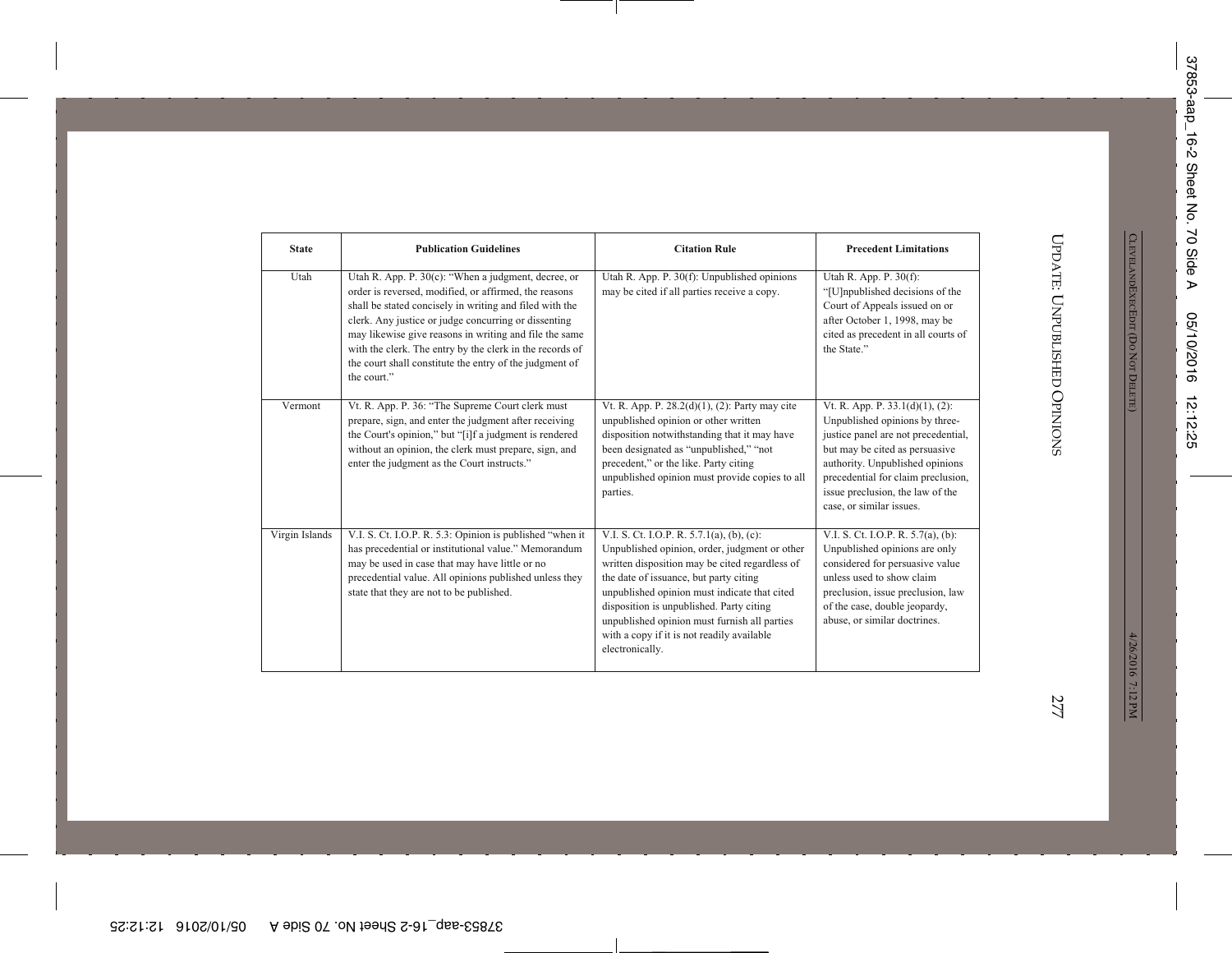| <b>State</b> | <b>Publication Guidelines</b>                                                                                                                                                                                                                                                                                                                                                                                                                                                                                                                                                                                                                                                                                                                  | <b>Citation Rule</b>                                                                                                                                                                                                                                                                                                                                                                                                                                                                       | <b>Precedent Limitations</b>                                                                                                |
|--------------|------------------------------------------------------------------------------------------------------------------------------------------------------------------------------------------------------------------------------------------------------------------------------------------------------------------------------------------------------------------------------------------------------------------------------------------------------------------------------------------------------------------------------------------------------------------------------------------------------------------------------------------------------------------------------------------------------------------------------------------------|--------------------------------------------------------------------------------------------------------------------------------------------------------------------------------------------------------------------------------------------------------------------------------------------------------------------------------------------------------------------------------------------------------------------------------------------------------------------------------------------|-----------------------------------------------------------------------------------------------------------------------------|
| Virginia     | Va. Code Ann. § 17.1-413(A): Court of Appeals has<br>discretion to issue either written opinion or<br>memorandum opinion. Clerk maintains list and brief<br>summary of unpublished opinions.                                                                                                                                                                                                                                                                                                                                                                                                                                                                                                                                                   | Va. S. Ct. R. 5A:1(f): "Citation of judicial<br>opinions, orders, judgments, or other written<br>dispositions that are not officially reported,<br>whether designated as 'unpublished,' 'not for<br>publication,' 'non precedential,' or the like, is<br>permitted as informative, but shall not be<br>received as binding authority." If cited opinion<br>is not available in publicly accessible<br>electronic database, copy must be filed with<br>brief or paper in which it is cited. | $\overline{Va}$ . S. Ct. R. 5A:1(f):<br>Unpublished opinions are not<br>precedent, but can be used for<br>persuasive value. |
| Washington   | Wash. R. App. P. 12.3(d): Majority of panel<br>determines whether opinion will be printed in<br>Washington Appellate Reports or filed for public<br>record only. Criteria include "at least the following":<br>whether decision determines unsettled or new question<br>of law or constitutional principle; whether decision<br>modifies, clarifies, or reverses established principle;<br>whether decision is of general public interest or<br>importance, or whether decision conflicts with prior<br>opinion of the Court of Appeals.<br>Wash. R. App. P. 12.3(e): Any interested person may<br>file motion for publication within 20 days of issuance,<br>describing interest in case and asserting grounds<br>enumerated in Rule 12.3(d). | Wash. Rev. Code Gen. R. 14.1(a):<br>Unpublished opinions cannot be cited as<br>authority.<br>Wash. Rev. Code Gen. R. 14.1(b):<br>Unpublished opinions from other jurisdictions<br>may be cited if citation is allowed in the<br>jurisdiction in which they are issued. Party<br>citing unpublished opinion must file and serve<br>copies.                                                                                                                                                  | Wash. Rev. Code Gen. R. 14.1(a)<br>Unpublished opinions cannot be<br>cited as authority.                                    |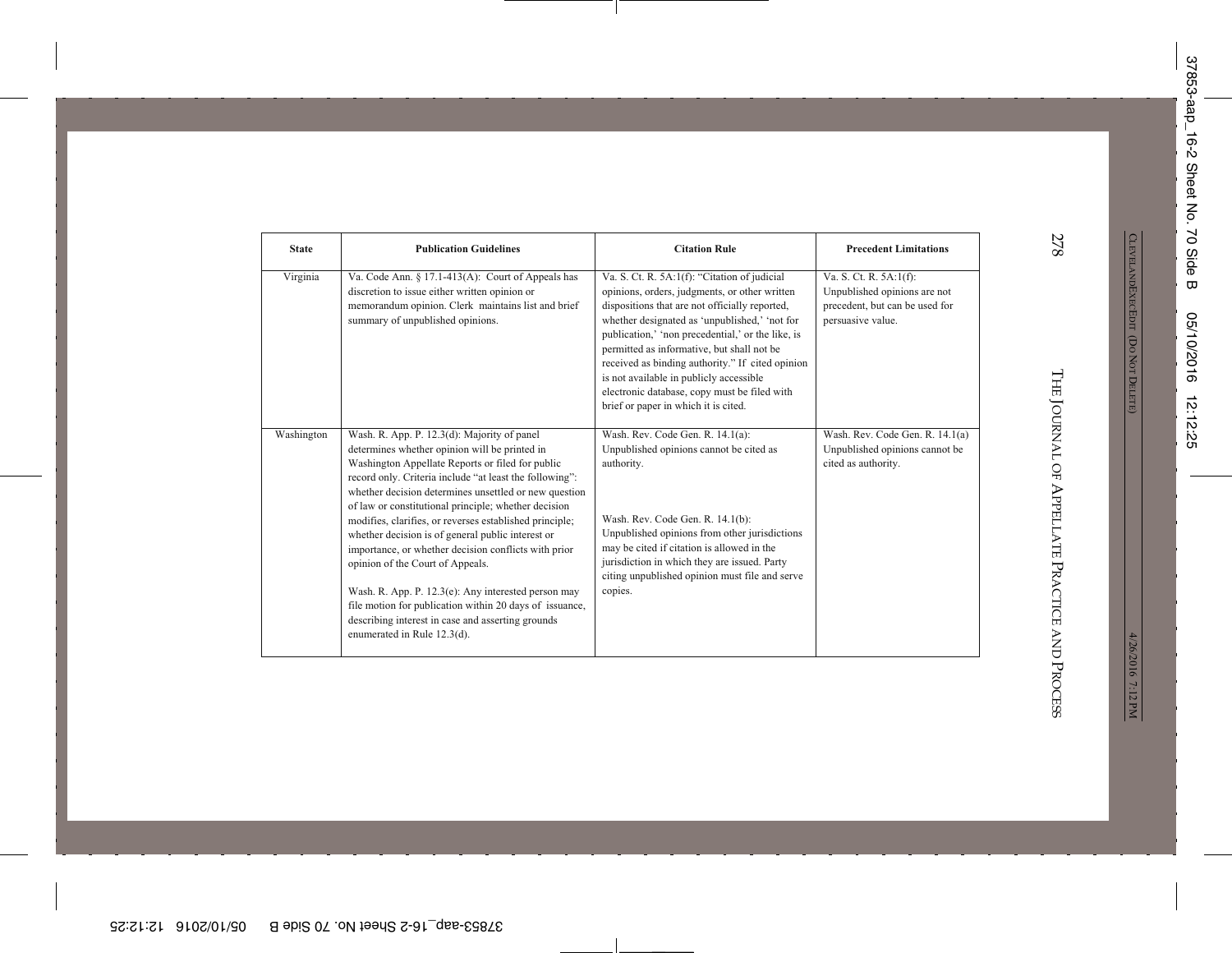| <b>State</b>  | <b>Publication Guidelines</b>                                                                                                                                                                                                                                                                                                                                                                                                                                                                                                                                                                                                                                                                                                                                                                                                                                                                                                                                          | <b>Citation Rule</b>                                                                                                                                                                                                                                                                                                                                                                                                                                                                                                                                                                                                                                                                                                                  | <b>Precedent Limitations</b>                                                                                                                                                                                                                                                                                                                                                                                                                                                  |
|---------------|------------------------------------------------------------------------------------------------------------------------------------------------------------------------------------------------------------------------------------------------------------------------------------------------------------------------------------------------------------------------------------------------------------------------------------------------------------------------------------------------------------------------------------------------------------------------------------------------------------------------------------------------------------------------------------------------------------------------------------------------------------------------------------------------------------------------------------------------------------------------------------------------------------------------------------------------------------------------|---------------------------------------------------------------------------------------------------------------------------------------------------------------------------------------------------------------------------------------------------------------------------------------------------------------------------------------------------------------------------------------------------------------------------------------------------------------------------------------------------------------------------------------------------------------------------------------------------------------------------------------------------------------------------------------------------------------------------------------|-------------------------------------------------------------------------------------------------------------------------------------------------------------------------------------------------------------------------------------------------------------------------------------------------------------------------------------------------------------------------------------------------------------------------------------------------------------------------------|
| West Virginia | W.Va. R. App. P. $21(a)$ , (b), (e): A court may issue a<br>memorandum opinion addressing merits, or party may<br>move that case be disposed of by memorandum.<br>Memorandum opinions not published in West Virginia<br>Reports, but are posted to court's website.                                                                                                                                                                                                                                                                                                                                                                                                                                                                                                                                                                                                                                                                                                    | W.Va. R. App. P. 21(e): Memorandum<br>decisions are fully citable, but citations must<br>clearly show that the citation is to a<br>memorandum opinion.                                                                                                                                                                                                                                                                                                                                                                                                                                                                                                                                                                                | No rule.                                                                                                                                                                                                                                                                                                                                                                                                                                                                      |
| Wisconsin     | Wis. Stat. Ann. 809.23(1), (2), (4): Opinion should not<br>be published when issues involve only application of<br>settled law; issue is sufficiency of evidence, which is<br>shown; issues decided on unquestioned controlling<br>precedent; decision by one judge; opinion is per<br>curiam addressing beyond appellate jurisdiction or<br>procedure; or no significant value as precedent. Judges<br>typically make publication recommendation. But any<br>person may request publication, subject to some<br>procedural limitations.<br>Wis. S. Ct. R. 80.003 (1), (2), (3): Order published if it<br>explains grounds; explains, clarifies, or modifies<br>opinion; resolves recusal or disqualification request;<br>concerns important legal, factual, jurisdictional, or<br>procedural issue; Explains constitution, law, or rule;<br>enhances access to or transparency of court's work.<br>Majority of court determines whether order should be<br>published. | Wis. Stat. Ann. $809.23(3)(a)$ : Unpublished<br>opinion to be cited as authority only for claim<br>preclusion, issue preclusion, or the law of the<br>case, but unpublished opinion issued on or<br>after July 1, 2009, may be cited for persuasive<br>value. Per curiam opinion, memorandum<br>opinion, summary disposition order, or other<br>order is not an "opinion" and not precedent, so<br>is not binding.<br>Wis. Stat. Ann. 809.23(3)(b): "A court need<br>not distinguish or otherwise discuss an<br>unpublished opinion and a party has no duty to<br>research or cite it."<br>Wis. Stat. Ann. 809.23(3)(c): Party citing<br>unpublished opinion must file and serve copy<br>with brief or document in which it is cited. | Wis. Stat. Ann. 809.23(3)(b): "A<br>per curiam opinion, memorandum<br>opinion, summary disposition<br>order, or other order is not an<br>authored opinion for purposes of<br>this subsection. Because an<br>unpublished opinion cited for its<br>persuasive value is not precedent,<br>it is not binding on any court of<br>this state. A court need not<br>distinguish or otherwise discuss<br>an unpublished opinion and a<br>party has no duty to research or<br>cite it." |